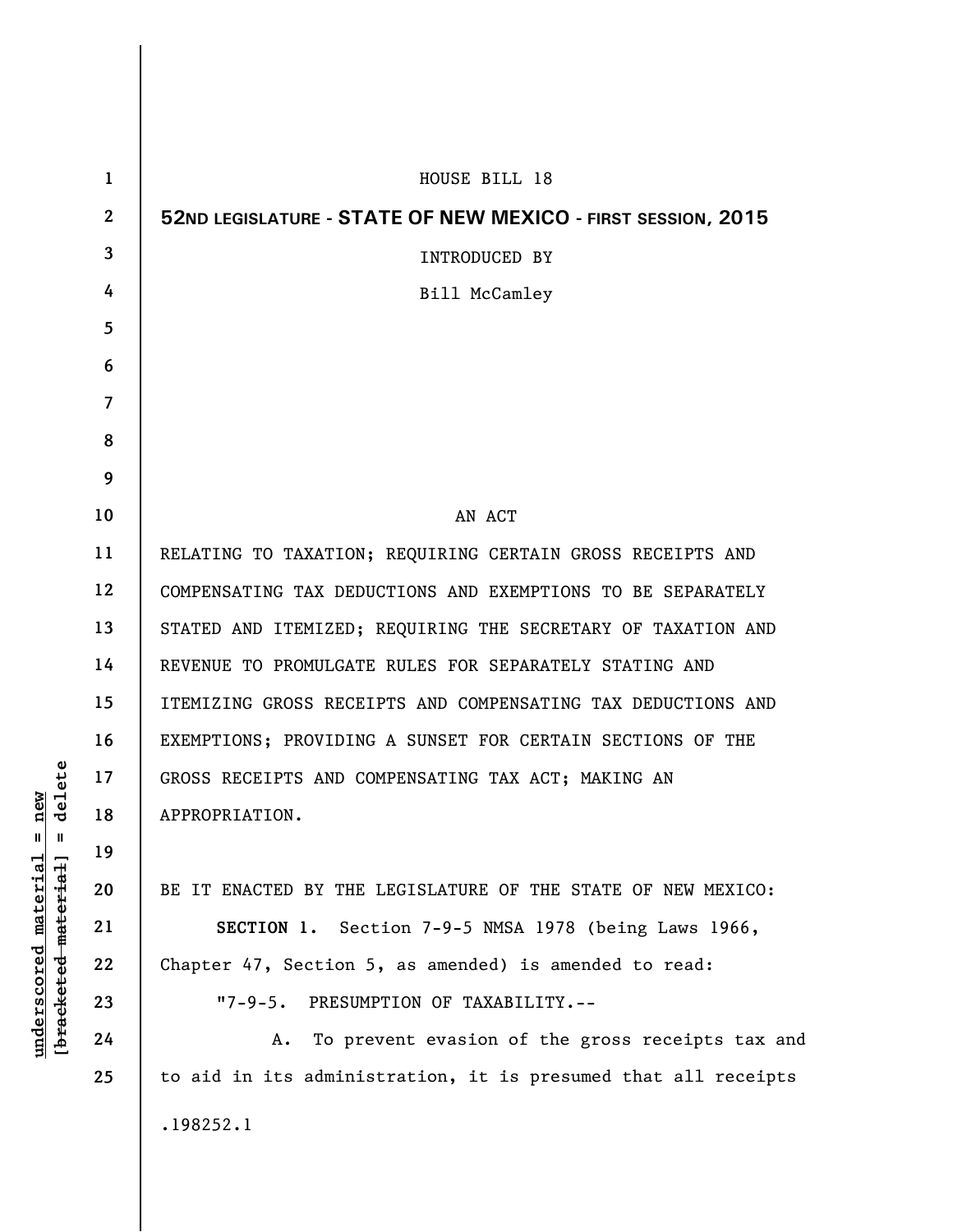**1 2 3 4 5 6 7 8 9 10 11 12 13 14 15 16 17 18 19 20 21 22 23 24 25**  of a person engaging in business are subject to the gross receipts tax.  $[Any]$ B. Except as provided in Subsections C through E of this section, a person that is exempt from or that may take a deduction against the tax liability imposed pursuant to the Gross Receipts and Compensating Tax Act shall separately state and itemize the exemption or deduction in a manner required by the department. Multiple claims for the same exemption or deduction claimed in the same period may be aggregated. C. Receipts that may be deducted pursuant to the following provisions of the Gross Receipts and Compensating Tax Act shall not be required to be separately stated or itemized: (1) Sections 7-9-47, 7-9-48 and 7-9-49 NMSA 1978; (2) Sections 7-9-50, 7-9-51, 7-9-52, 7-9-52.1, 7-9-53, 7-9-54, 7-9-54.1, 7-9-55, 7-9-56, 7-9-56.1, 7-9-56.2, 7-9-57, 7-9-57.1, 7-9-58 and 7-9-59 NMSA 1978; (3) Sections 7-9-60, 7-9-61.1, 7-9-62, 7-9-62.1, 7-9-63, 7-9-64, 7-9-65, 7-9-66, 7-9-66.1, 7-9-67, 7-9-68 and 7-9-69 NMSA 1978; (4) Sections 7-9-70, 7-9-71, 7-9-74, 7-9-75, 7-9-76, 7-9-76.1, 7-9-76.2, 7-9-77, 7-9-78 and 7-9-78.1 NMSA 1978; and (5) Sections 7-9-85, 7-9-87, 7-9-89, 7-9-91, 7-9-108 and 7-9-109 NMSA 1978. .198252.1  $- 2 -$ 

delete **[bracketed material] = delete** inderscored material = new **underscored material = new**  $\mathbf{I}$ bracketed material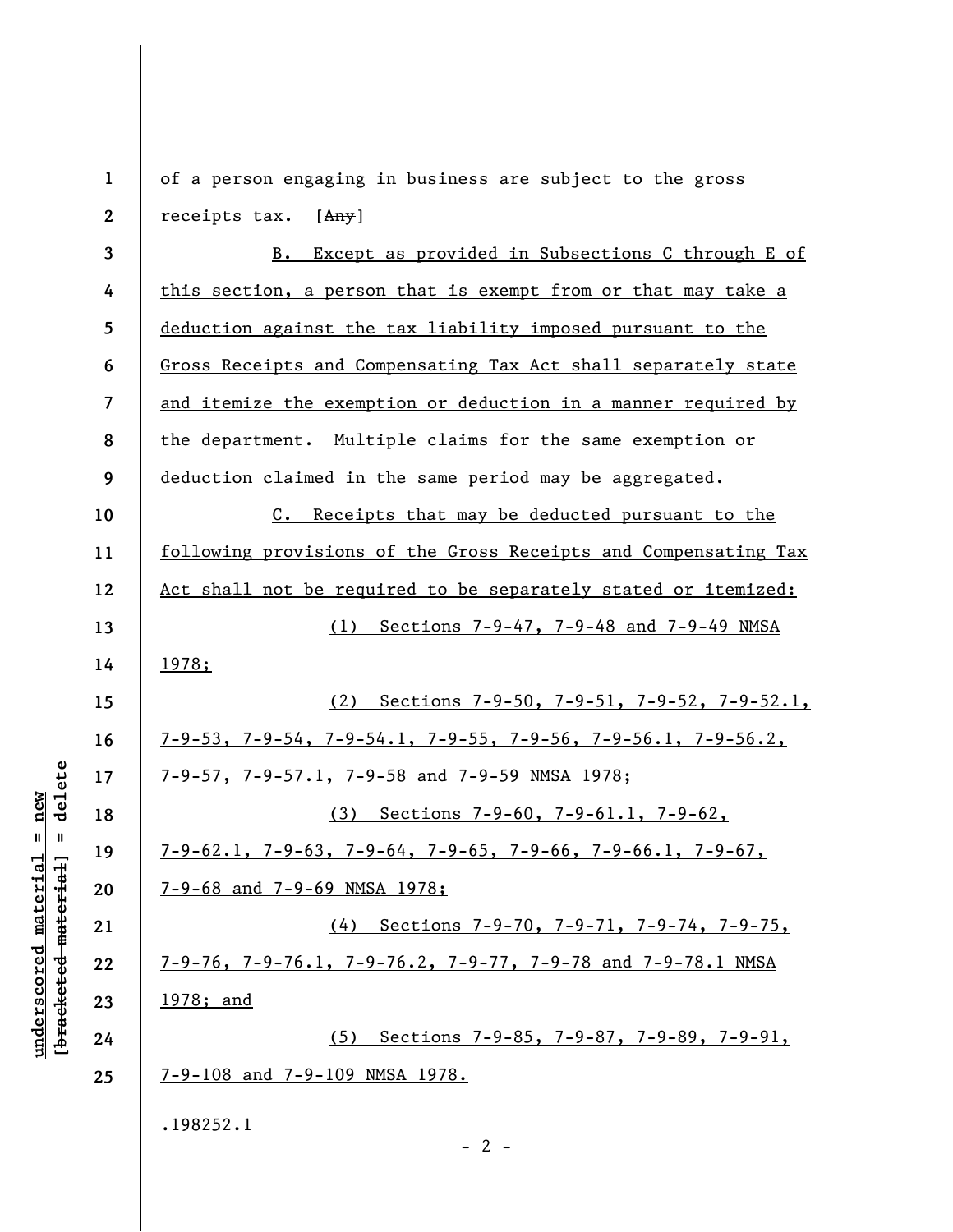| $\mathbf{1}$            | Receipts that are exempt pursuant to the<br>$D$ .                                |  |  |  |
|-------------------------|----------------------------------------------------------------------------------|--|--|--|
| $\boldsymbol{2}$        | following provisions of the Gross Receipts and Compensating Tax                  |  |  |  |
| 3                       | Act shall not be required to be separately stated or itemized:                   |  |  |  |
| 4                       | Sections 7-9-3.3 and 7-9-3.5 NMSA 1978;<br>(1)                                   |  |  |  |
| 5                       | (2) Sections 7-9-13, 7-9-13.1, 7-9-13.2,                                         |  |  |  |
| 6                       | $7-9-14$ , $7-9-15$ , $7-9-16$ , $7-9-17$ , $7-9-18$ , $7-9-18$ . and $7-9-19$   |  |  |  |
| $\overline{\mathbf{z}}$ | <u>NMSA 1978;</u>                                                                |  |  |  |
| 8                       | (3) Sections 7-9-22, 7-9-22.1, 7-9-23,                                           |  |  |  |
| 9                       | $7-9-23.1$ , $7-9-24$ , $7-9-25$ , $7-9-26$ , $7-9-27$ , $7-9-28$ and $7-9-29$   |  |  |  |
| 10                      | <u>NMSA 1978;</u>                                                                |  |  |  |
| 11                      | (4) Sections 7-9-31, 7-9-32, 7-9-33, 7-9-34,                                     |  |  |  |
| 12                      | $7-9-35$ , $7-9-36$ , $7-9-37$ , $7-9-38$ , $7-9-38.1$ , $7-9-38.2$ and $7-9-39$ |  |  |  |
| 13                      | <u>NMSA 1978; and</u>                                                            |  |  |  |
| 14                      | (5) Sections 7-9-41, 7-9-41.3 and 7-9-41.4                                       |  |  |  |
| 15                      | <u>NMSA 1978.</u>                                                                |  |  |  |
| 16                      | E. A person engaged solely in transactions                                       |  |  |  |
| 17                      | specifically exempt under the provisions of the Gross Receipts                   |  |  |  |
| 18                      | and Compensating Tax Act described in Subsection D of this                       |  |  |  |
| 19                      | section shall not be required to register or file a return                       |  |  |  |
| 20                      | under that act.                                                                  |  |  |  |
| 21                      | $[\frac{B}{c}, \frac{F}{c}]$ . If receipts from nontaxable charges for           |  |  |  |
| 22                      | mobile telecommunications services are aggregated with and not                   |  |  |  |
| 23                      | separately stated from taxable charges for mobile                                |  |  |  |
| 24                      | telecommunications services, [then] the charges for nontaxable                   |  |  |  |
| 25                      | mobile telecommunications services shall be subject to gross                     |  |  |  |
|                         | .198252.1                                                                        |  |  |  |
|                         |                                                                                  |  |  |  |

 $[bracketeed-materiat] = delete$ **[bracketed material] = delete**  $underscored material = new$ **underscored material = new**

- 3 -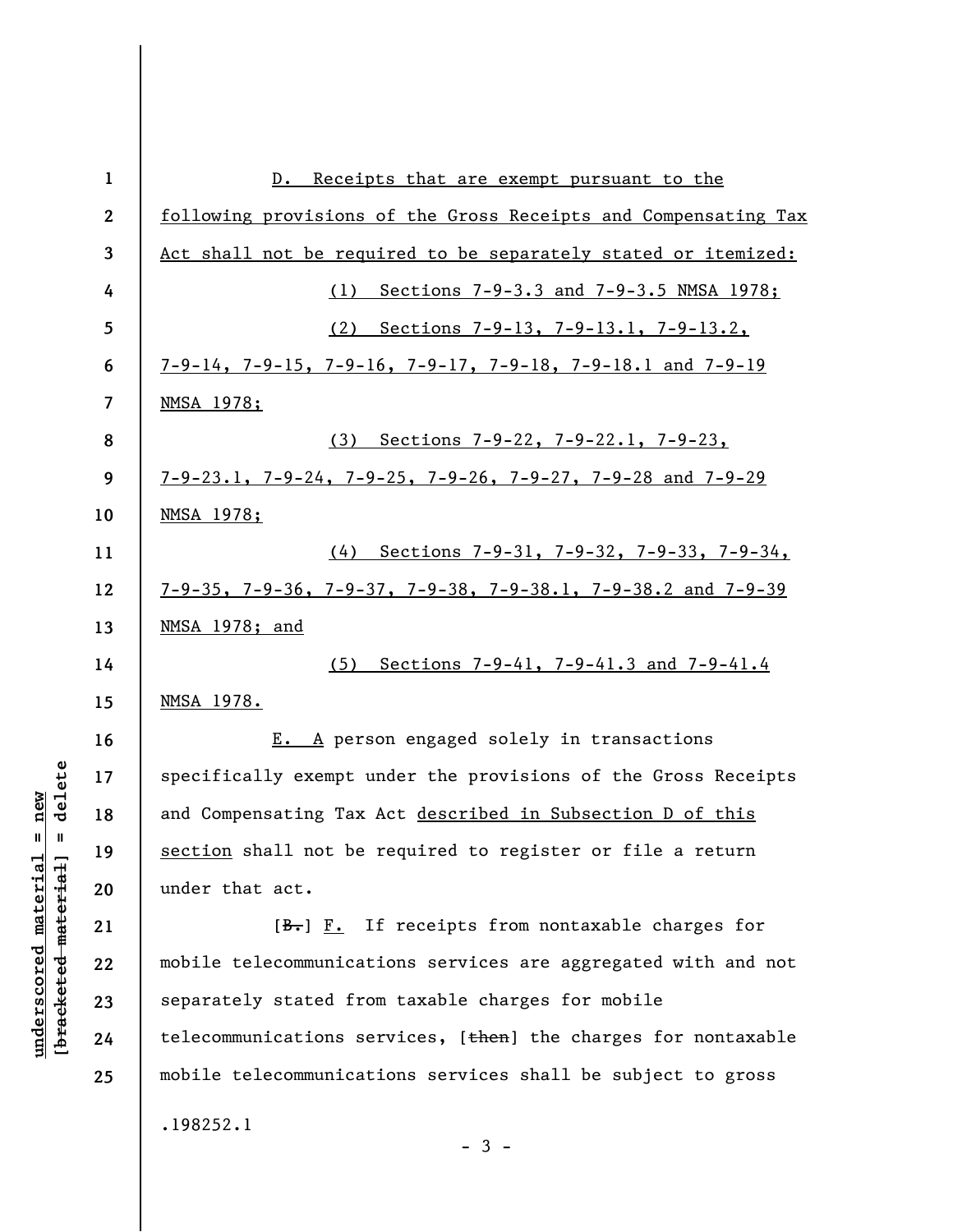**1 2 3 4 5 6 7 8 9 10 11 12 13 14 15 16 17 18 19 20 21 22 23 24 25**  receipts tax unless the home service provider can reasonably identify nontaxable charges in its books and records that are kept in the regular course of business. For the purposes of this subsection, "charges for mobile telecommunications services", "home service provider" and "mobile telecommunications services" have the meanings given in the federal Mobile Telecommunications Sourcing Act. G. The secretary shall promulgate rules to implement the provisions of this section." **SECTION 2.** Section 7-9-13.3 NMSA 1978 (being Laws 2001, Chapter 231, Section 12) is amended to read: "7-9-13.3. EXEMPTION--GROSS RECEIPTS TAX AND GOVERNMENTAL GROSS RECEIPTS TAX--STADIUM SURCHARGE.--[Exempted from the gross receipts tax and from the governmental gross receipts tax are the] Prior to July 1, 2025, receipts from selling tickets, parking, souvenirs, concessions, programs, advertising, merchandise, corporate suites or boxes, broadcast revenues and all other products, services or activities sold at, related to or occurring at a minor league baseball stadium on which a stadium surcharge is imposed pursuant to the Minor League Baseball Stadium Funding Act are exempt from the gross receipts tax and the governmental gross receipts tax." **SECTION 3.** Section 7-9-13.4 NMSA 1978 (being Laws 2002, Chapter 20, Section 1) is amended to read: "7-9-13.4. EXEMPTION--GROSS RECEIPTS TAX--SALE OF

- 4 -

.198252.1

delete **[bracketed material] = delete**  $underscored material = new$ **underscored material = new**  $\mathbf{I}$ bracketed material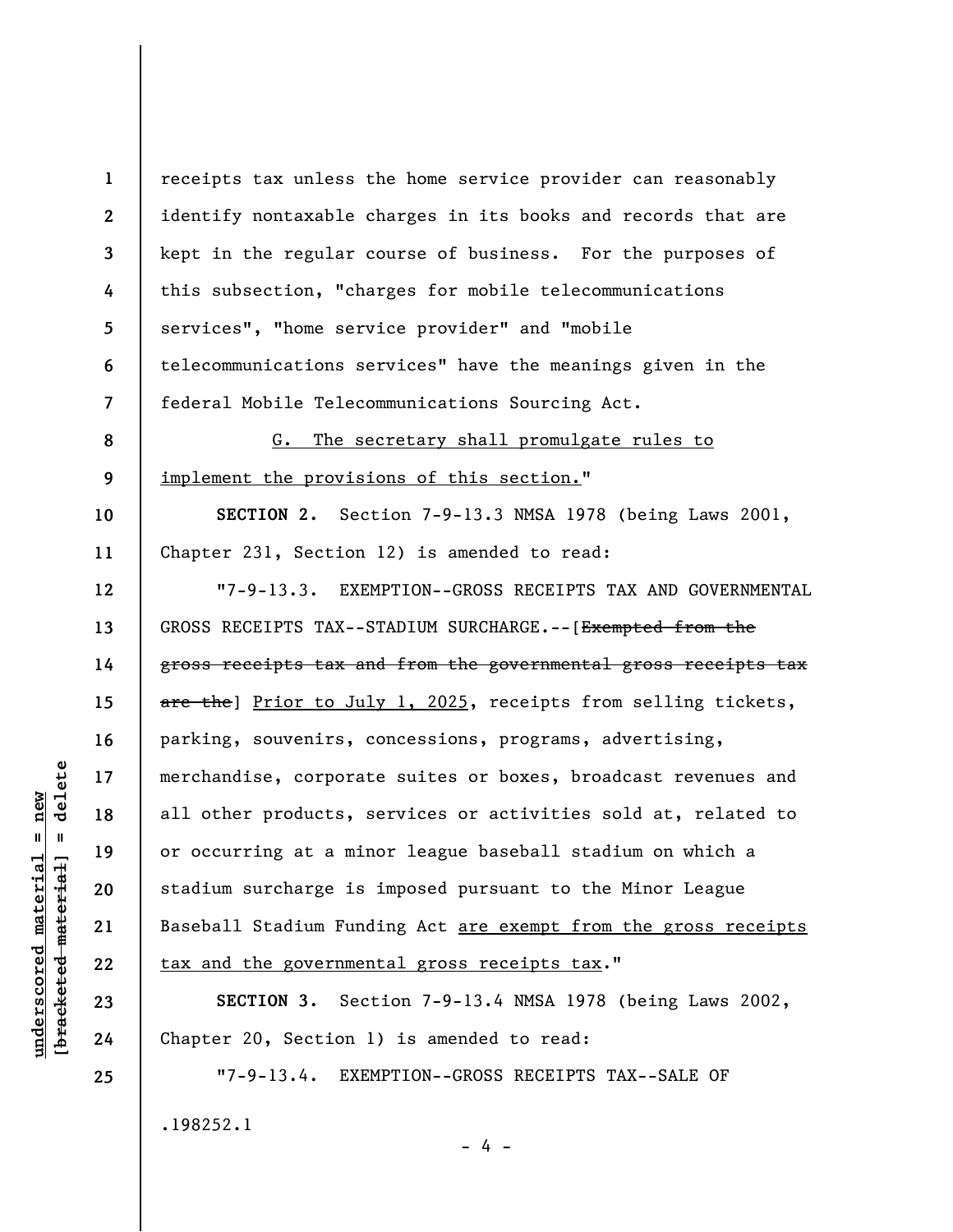**1 2 3 4 5 6 7 8 9 10**  TEXTBOOKS FROM CERTAIN BOOKSTORES TO ENROLLED STUDENTS.-- [Exempted from the gross receipts tax are the] Prior to July 1, 2025, receipts from the sale of textbooks and other materials that are required for courses at a public post-secondary educational institution if the sale is by a bookstore located on the campus of the institution and operated pursuant to a contractual agreement with that institution and the sale is to a student enrolled at the institution who displays a valid student identification card are exempt from the gross receipts tax."

**SECTION 4.** Section 7-9-13.5 NMSA 1978 (being Laws 2005, Chapter 351, Section 2) is amended to read:

"7-9-13.5. EXEMPTION--GROSS RECEIPTS TAX AND GOVERNMENTAL GROSS RECEIPTS TAX--EVENT CENTER SURCHARGE.--[Exempted from the gross receipts tax and from the governmental gross receipts tax are the] Prior to July 1, 2025, receipts from selling tickets, parking, souvenirs, concessions, programs, advertising, merchandise, corporate suites or boxes, broadcast revenues and all other products or services sold at or related to a municipal event center or related to activities occurring at the event center on which an event center surcharge is imposed pursuant to the Municipal Event Center Funding Act are exempt from the gross receipts tax and the governmental gross receipts tax."

**SECTION 5.** Section 7-9-20 NMSA 1978 (being Laws 1988, .198252.1

 $- 5 -$ 

delete **[bracketed material] = delete**  $underscored material = new$ **underscored material = new**  $\mathbf{I}$ bracketed material

**25** 

**11** 

**12** 

**13** 

**14** 

**15** 

**16** 

**17** 

**18** 

**19** 

**20** 

**21** 

**22** 

**23**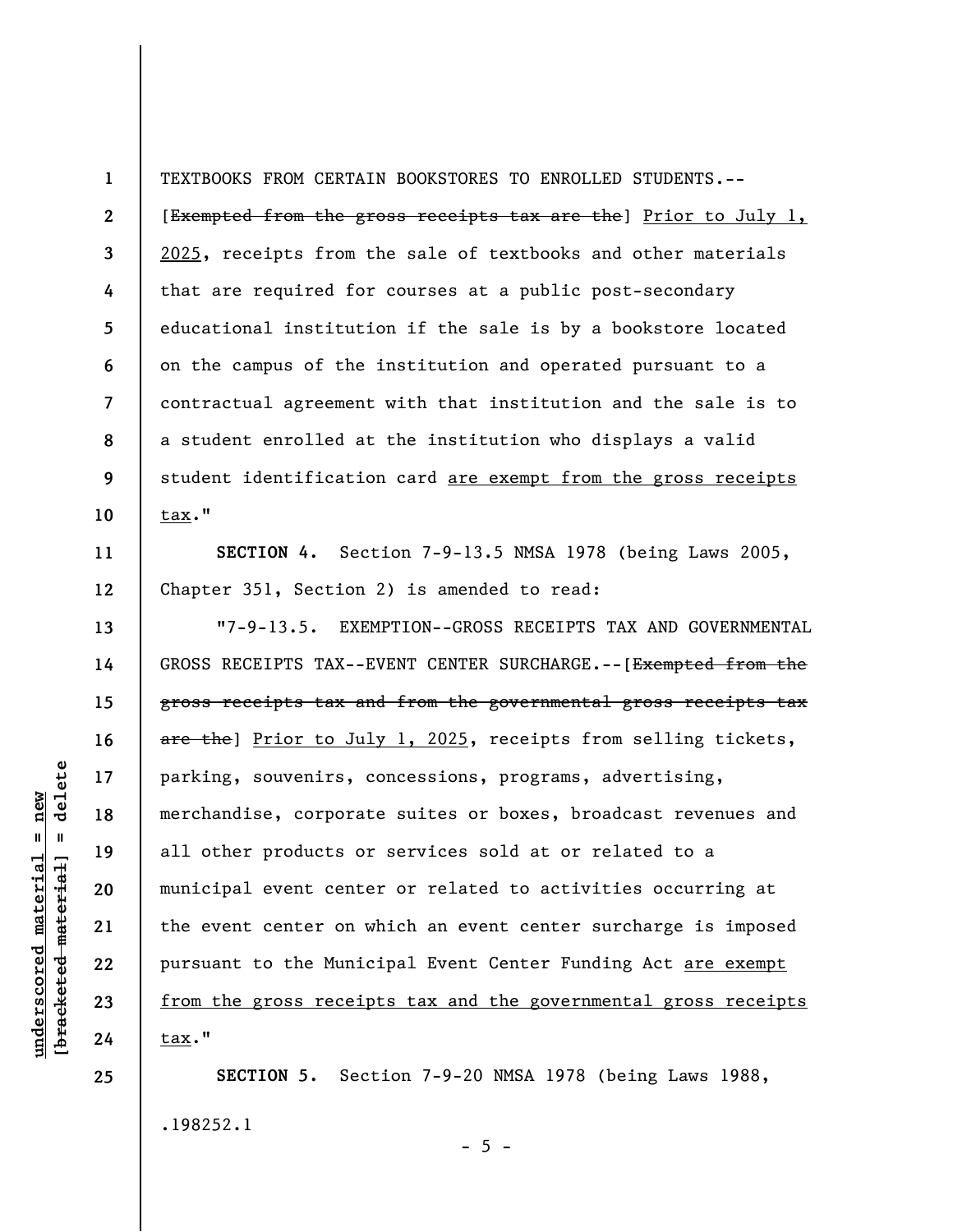**1** 

Chapter 82, Section 1) is amended to read:

**2 3 4 5 6 7 8 9 10 11 12 13 14**  "7-9-20. EXEMPTION--GROSS RECEIPTS TAX--CERTAIN RECEIPTS OF HOMEOWNERS ASSOCIATIONS.--[Exempted from the gross receipts tax are those] Prior to July 1, 2025, receipts of homeowners associations defined in Section  $528(c)(1)$  (A thru D), (2), (3) and (4) (A, B and D) of the Internal Revenue Code, as amended, which are received as membership fees, dues or assessments from members who are owners of residential units, residences or residential lots, except for owners of time-share interests, for payment of taxes, insurance, utility expenses, management and improvement, maintenance or rehabilitation of those common areas, elements or facilities appurtenant thereto [which] that are for the sole use of the owners and their guests are exempt from the gross receipts tax."

**SECTION 6.** Section 7-9-26.1 NMSA 1978 (being Laws 2003, Chapter 62, Section 1) is amended to read:

"7-9-26.1. EXEMPTION--GROSS RECEIPTS TAX AND COMPENSATING TAX--FUEL FOR SPACE VEHICLES.--

A. [Exempted from the gross receipts tax are] Prior to July 1, 2025, the receipts from selling fuel, oxidizer or a substance that combines fuel and oxidizer to propel space vehicles or to operate space vehicle launchers are exempt from the gross receipts tax.

B. [Exempted from the compensating tax is] Prior to July 1, 2025, the use of fuel, oxidizer or a substance that .198252.1  $- 6 -$ 

delete **[bracketed material] = delete**  $underscored material = new$ **underscored material = new**  $\mathbf{u}$ bracketed material

**15** 

**16** 

**17** 

**18** 

**19** 

**20** 

**21** 

**22** 

**23** 

**24**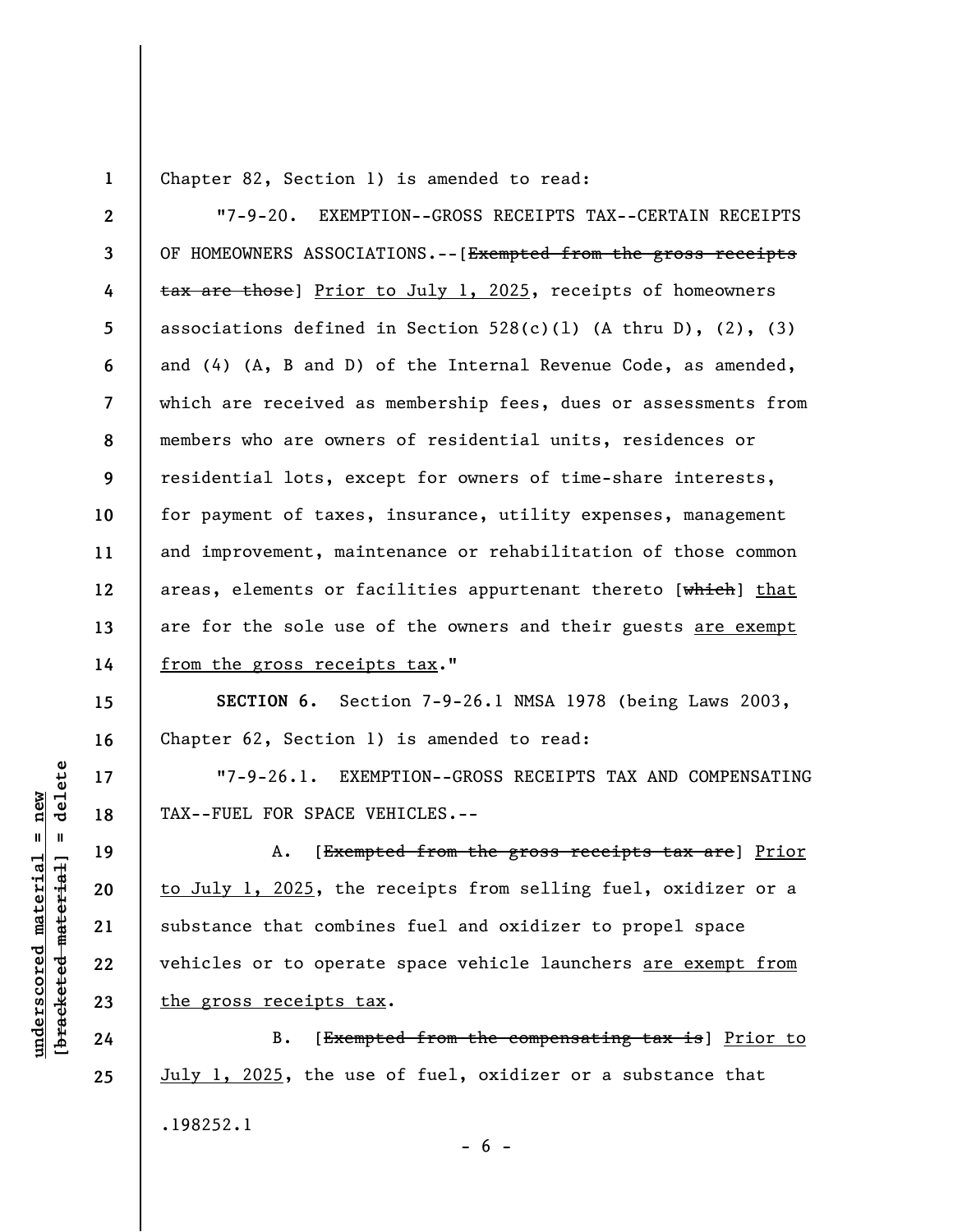**1 2 3 4 5 6 7 8 9 10 11 12 13 14 15 16 17 18 19 20 21 22 23**  combines fuel and oxidizer to propel space vehicles or to operate space vehicle launchers is exempt from the compensating tax." **SECTION 7.** Section 7-9-30 NMSA 1978 (being Laws 1969, Chapter 144, Section 23, as amended) is amended to read: "7-9-30. EXEMPTION--COMPENSATING TAX--RAILROAD EQUIPMENT, AIRCRAFT AND SPACE VEHICLES.-- A. [Exempted from the compensating tax is] Prior to July 1, 2025, the use of railroad locomotives, trailers, containers, tenders or cars procured or bought for use in railroad transportation is exempt from the compensating tax. B. [Exempted from the compensating tax is] Prior to July 1, 2025, the use of commercial aircraft bought or leased primarily for use in the transportation of passengers or property for hire in interstate commerce is exempt from the compensating tax. C. [Exempted from the compensating tax is] Prior to July 1, 2025, the use of space vehicles for transportation of persons or property in, to or from space is exempt from the compensating tax." **SECTION 8.** Section 7-9-40 NMSA 1978 (being Laws 1970, Chapter 60, Section 2, as amended) is amended to read: "7-9-40. EXEMPTION--GROSS RECEIPTS TAX--PURSES AND JOCKEY

REMUNERATION AT NEW MEXICO RACETRACKS--RECEIPTS FROM GROSS AMOUNTS WAGERED.--

- 7 -

.198252.1

delete **[bracketed material] = delete**  $underscored material = new$ **underscored material = new**  $\mathbf{I}$ bracketed material

**24**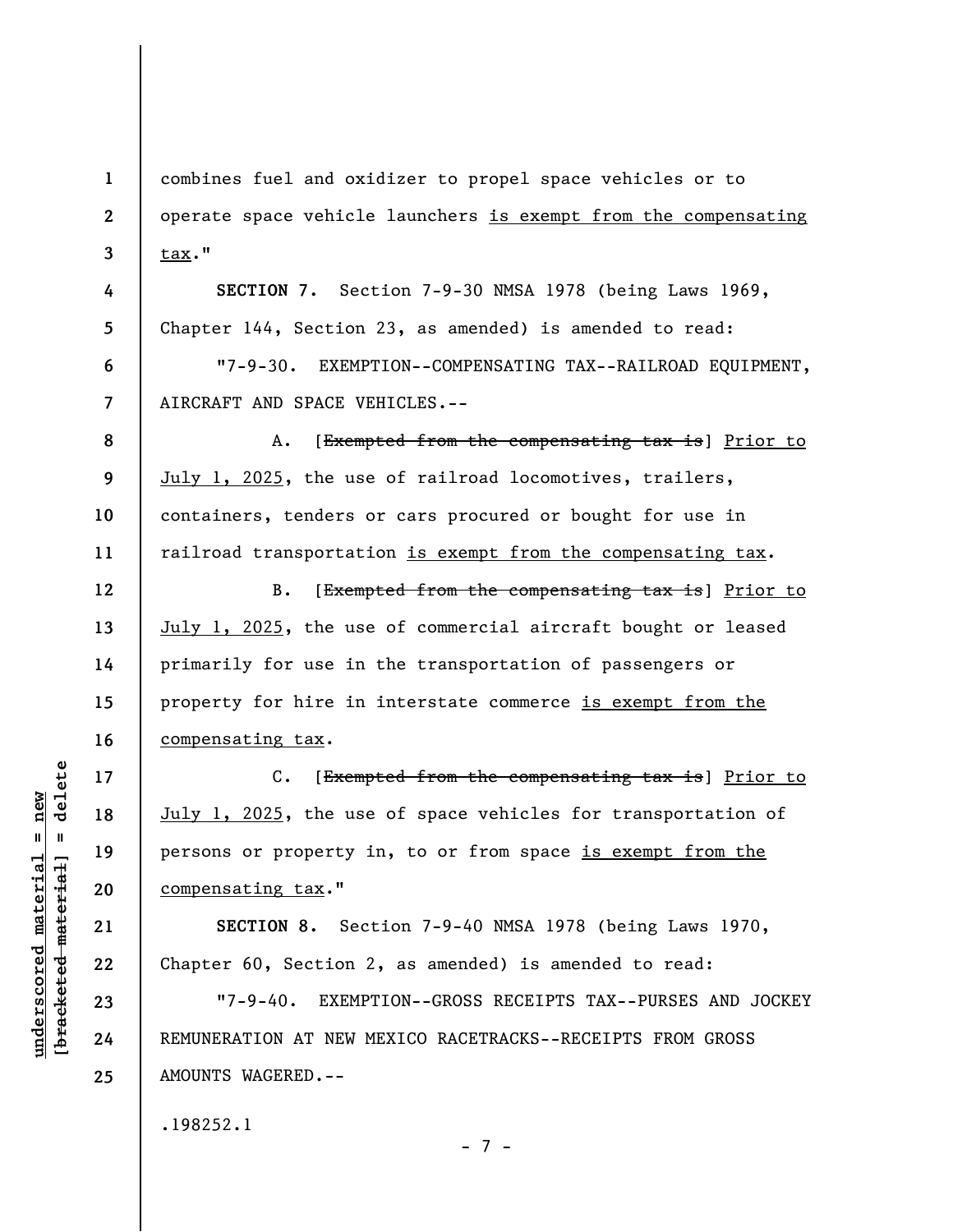**1 2 3 4 5**  A. [Exempted from the gross receipts tax are the] Prior to July 1, 2025, receipts of horsemen, jockeys and trainers from race purses at New Mexico horse racetracks subject to the jurisdiction of the state racing commission are exempt from the gross receipts tax.

**6 7 8 9 10**  B. Exempted from the gross receipts tax are the receipts of a racetrack from the commissions and other amounts authorized by Section  $[60-1-10]$  60-1A-19 NMSA 1978 to be retained by a racetrack conducting horse races under the authority of a license from the state racing commission."

**SECTION 9.** Section 7-9-41.1 NMSA 1978 (being Laws 2007, Chapter 117, Section 1) is amended to read:

"7-9-41.1. EXEMPTION--GROSS RECEIPTS TAX AND GOVERNMENTAL GROSS RECEIPTS TAX--ATHLETIC FACILITY SURCHARGE.--[Exempted from the gross receipts tax and from the governmental gross receipts tax are the] Prior to July 1, 2025, receipts of a university from an athletic facility surcharge imposed pursuant to the University Athletic Facility Funding Act are exempt from the gross receipts tax and the governmental gross receipts tax."

**SECTION 10.** Section 7-9-41.2 NMSA 1978 (being Laws 2007, Chapter 172, Section 13) is amended to read:

"7-9-41.2. EXEMPTION--COMPENSATING TAX--LOCOMOTIVE ENGINE FUEL.--[Exempted from the compensating tax is] Prior to July  $l$ , 2025, the use of fuel to be loaded or used by a common carrier .198252.1

- 8 -

delete **[bracketed material] = delete**  $underscored material = new$ **underscored material = new**  $\mathbf{I}$ bracketed material

**11** 

**12** 

**13** 

**14** 

**15** 

**16** 

**17** 

**18** 

**19** 

**20** 

**21** 

**22** 

**23** 

**24**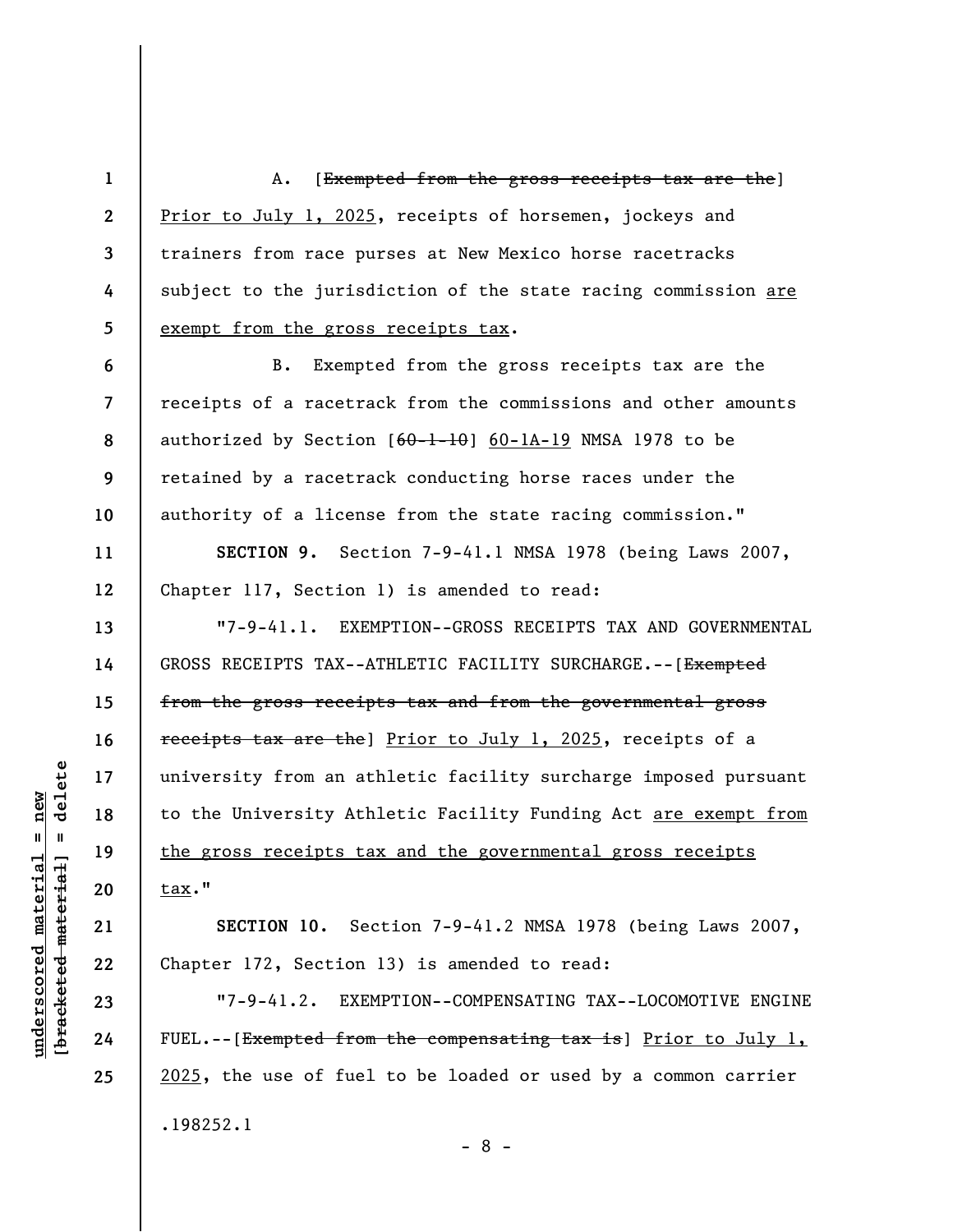**1 2 3 4 5 6 7 8 9 10 11 12 13 14 15 16 17 18 19 20 21 22 23 24 25**  in a locomotive engine is exempt from the compensating tax. For the purposes of this section, "locomotive engine" means a wheeled vehicle consisting of a self-propelled engine that is used to draw trains along railway tracks." **SECTION 11.** Section 7-9-54.2 NMSA 1978 (being Laws 1995, Chapter 183, Section 2, as amended) is amended to read: "7-9-54.2. GROSS RECEIPTS--DEDUCTION--SPACEPORT OPERATION--SPACE OPERATIONS--LAUNCHING, OPERATING AND RECOVERING SPACE VEHICLES OR PAYLOADS--PAYLOAD SERVICES-- OPERATIONALLY RESPONSIVE SPACE PROGRAM SERVICES.-- A. Prior to July 1, 2025, receipts from launching, operating or recovering space vehicles or payloads in New Mexico may be deducted from gross receipts. B. Prior to July 1, 2025, receipts from preparing a payload in New Mexico are deductible from gross receipts. C. Prior to July 1, 2025, receipts from operating a spaceport in New Mexico are deductible from gross receipts. D. Prior to July 1, 2025, receipts from the provision of research, development, testing and evaluation services for the United States air force operationally responsive space program may be deducted from gross receipts. E. As used in this section: (1) "operationally responsive space program" means a program authorized pursuant to 10 U.S.C. 2273a; (2) "payload" means a system, subsystem or .198252.1 - 9 -

**underscored material = new [bracketed material] = delete**

 $\frac{1}{2}$  bracketed material = delete  $underscored material = new$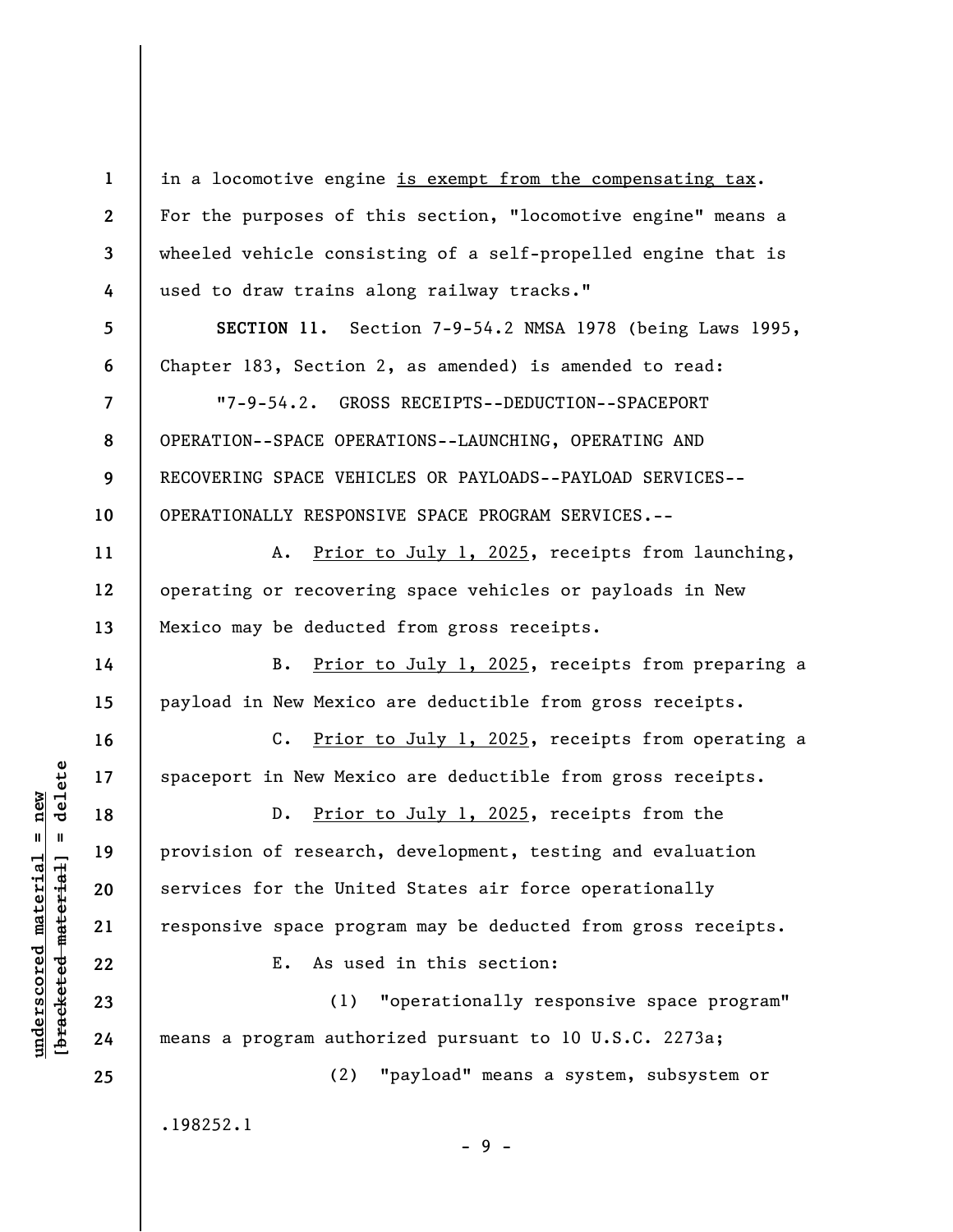**1 2 3 4 5 6 7 8 9 10 11 12 13 14 15 16 17 18 19 20 21 22 23 24 25**  other mechanical structure or material to be conveyed into space that is designed, constructed or intended to perform a function in space; (3) "space" means any location beyond altitudes of sixty thousand feet above the earth's mean sea level; (4) "space operations" means the process of commanding and controlling payloads in space; and (5) "spaceport" means an installation and related facilities used for the launching, landing, operating, recovering, servicing and monitoring of vehicles capable of entering or returning from space. F. Receipts from the sale of tangible personal property that will become an ingredient or component part of a construction project or from performing construction services may not be deducted under this section." **SECTION 12.** Section 7-9-54.3 NMSA 1978 (being Laws 2002, Chapter 37, Section 8, as amended by Laws 2010, Chapter 77, Section 2 and by Laws 2010, Chapter 78, Section 2) is amended to read: "7-9-54.3. DEDUCTION--GROSS RECEIPTS TAX--WIND AND SOLAR GENERATION EQUIPMENT--SALES TO GOVERNMENTS.-- A. Prior to July 1, 2025, receipts from selling wind generation equipment or solar generation equipment to a government for the purpose of installing a wind or solar .198252.1

 $b$ racketed material] = delete **[bracketed material] = delete**  $underscored material = new$ **underscored material = new**

 $- 10 -$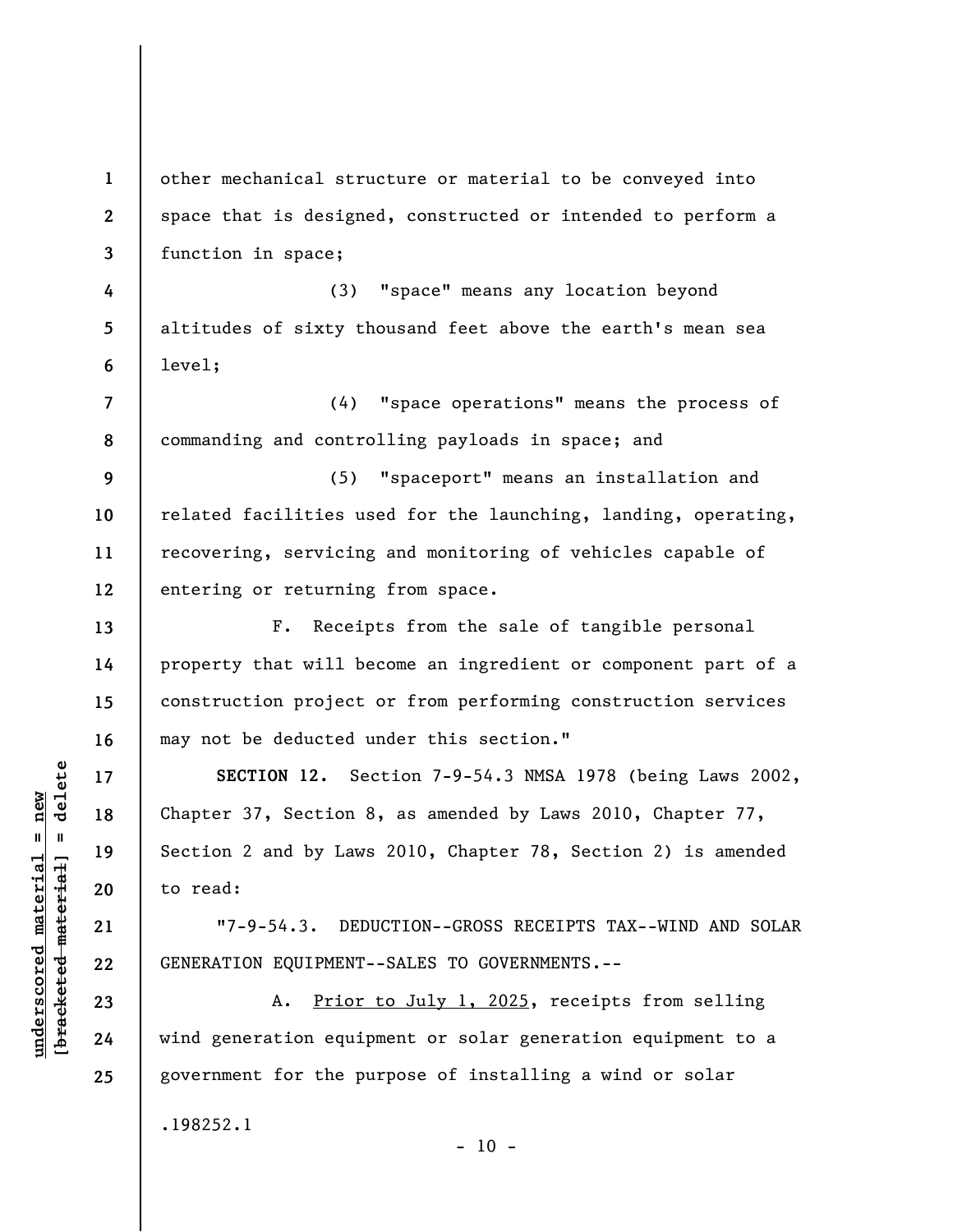**1 2**  electric generation facility may be deducted from gross receipts.

**3 4 5 6**  B. The deduction allowed pursuant to this section shall not be claimed for receipts from an expenditure for which a taxpayer claims a credit pursuant to Section 7-2-18.25, 7-2A-25 or 7-9G-2 NMSA 1978.

C. As used in this section:

**8 9 10 11**  (1) "government" means the United States or the state or a governmental unit or a subdivision, agency, department or instrumentality of the federal government or the state;

**12 13 14 15**  (2) "related equipment" means transformers, circuit breakers and switching and metering equipment used to connect a wind or solar electric generation plant to the electric grid;

(3) "solar generation equipment" means solar thermal energy collection, concentration and heat transfer and conversion equipment; solar tracking hardware and software; photovoltaic panels and inverters; support structures; turbines and associated electrical generating equipment used to generate electricity from solar thermal energy; and related equipment; and

(4) "wind generation equipment" means wind generation turbines, blades, nacelles, rotors and supporting structures used to generate electricity from wind and related .198252.1

 $b$ racketed material] = delete **[bracketed material] = delete**  $underscored material = new$ **underscored material = new**

**7** 

**16** 

**17** 

**18** 

**19** 

**20** 

**21** 

**22** 

**23** 

**24** 

```
- 11 -
```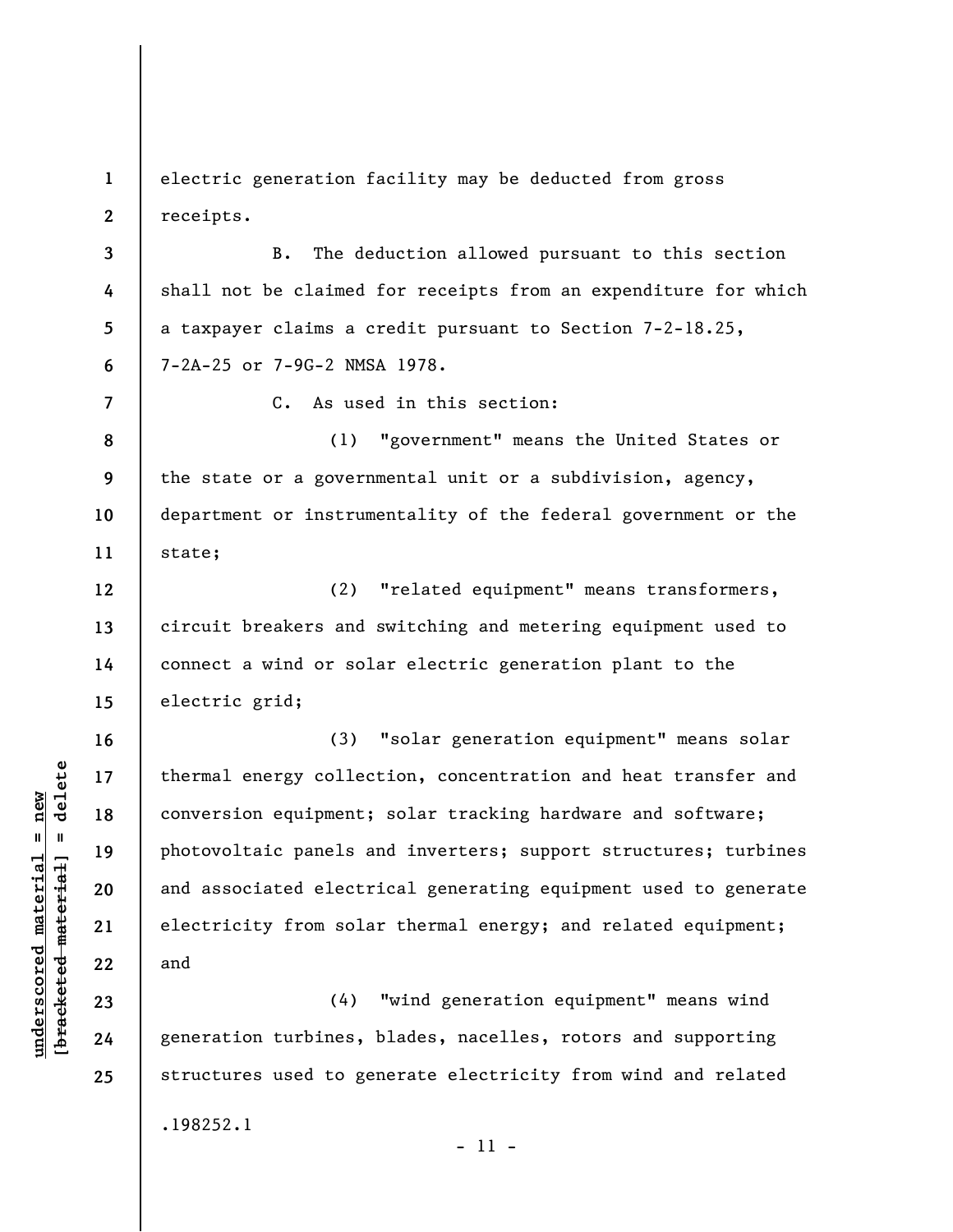**1**  equipment."

**2** 

**3** 

**4** 

**5** 

**6** 

**7** 

**9** 

**10** 

**11** 

**13** 

**14** 

**15** 

**16** 

**17** 

**18** 

**19** 

**20** 

**21** 

**22** 

**23** 

**24** 

**25** 

**SECTION 13.** Section 7-9-54.4 NMSA 1978 (being Laws 2003, Chapter 62, Section 4) is amended to read:

"7-9-54.4. DEDUCTION--COMPENSATING TAX--SPACE-RELATED TEST ARTICLES.--

**8 12**  A. Prior to July 1, 2025, the value of spacerelated test articles used in New Mexico exclusively for research or testing, placing on public display after research or testing or storage for future research, testing or public display may be deducted in computing compensating tax due. This subsection does not apply to any other use of a spacerelated test article.

B. Prior to July 1, 2025, the value of equipment and materials used in New Mexico for research or testing, or for supporting the research or testing of, space-related test articles or for storage of such equipment or materials for research or testing, or supporting the research and testing of, space-related test articles may be deducted in computing compensating tax due. This subsection does not apply to any other use of such equipment and materials.

C. As used in this section, a "space-related test article" is a material or device intended to be used primarily in research or testing to determine properties and qualities of the material or properties, qualities or functioning of a device or technology when the principal use of the material, .198252.1

 $- 12 -$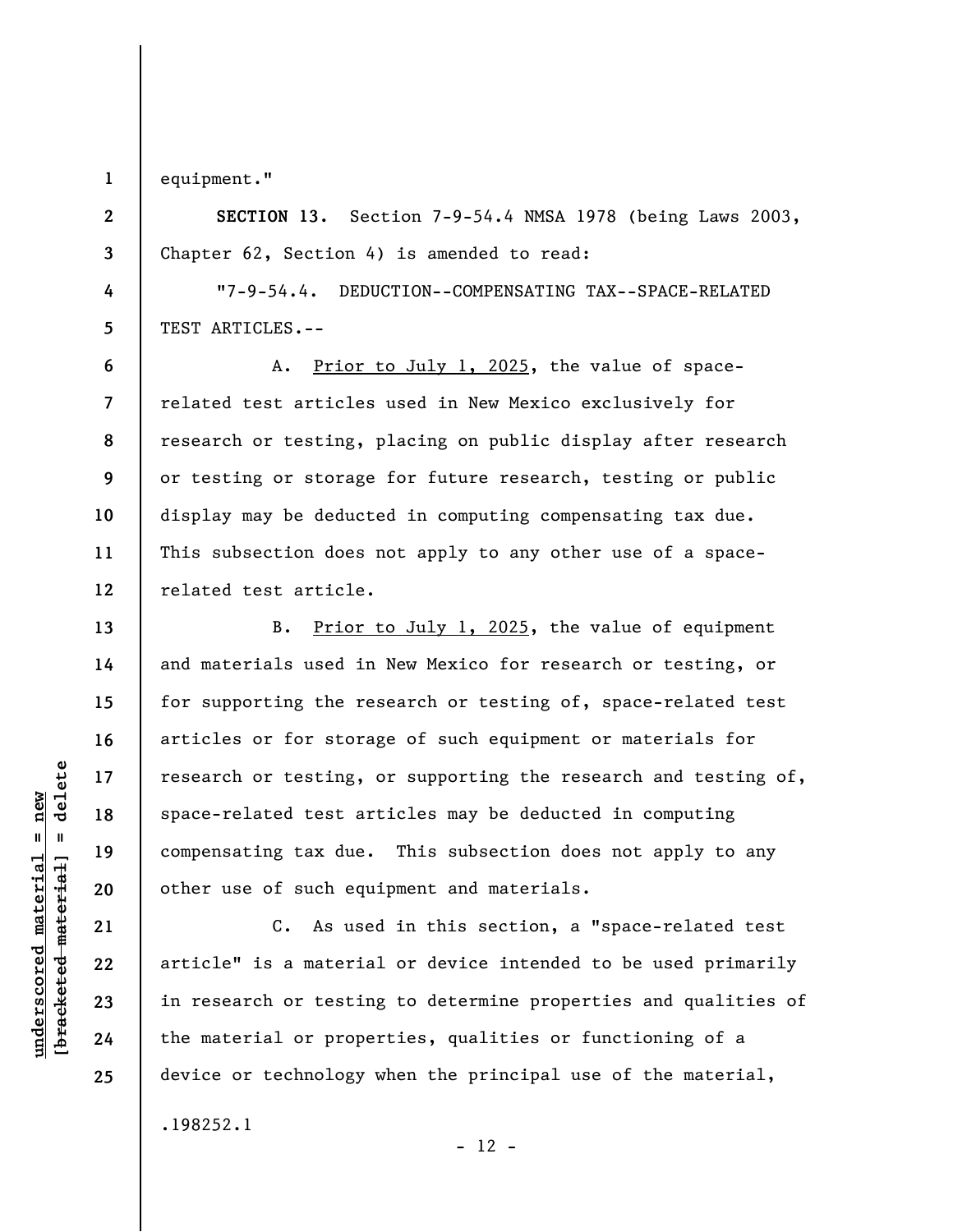device or technology is intended to be in space or as part of, or associated with, a space vehicle."

**SECTION 14.** Section 7-9-54.5 NMSA 1978 (being Laws 2004, Chapter 16, Section 3) is amended to read:

**5** 

**6** 

**7** 

**8** 

**9** 

**10** 

**11** 

**12** 

**13** 

**14** 

**15** 

**16** 

**17** 

**18** 

**19** 

**20** 

**21** 

**22** 

**23** 

**24** 

**25** 

**1** 

**2** 

**3** 

**4** 

"7-9-54.5. DEDUCTION--COMPENSATING TAX--TEST ARTICLES.--

A. Prior to July 1, 2025, the value of test articles upon which research or testing is conducted in New Mexico pursuant to a contract with the United States department of defense may be deducted in computing the compensating tax due.

B. As used in this section, "test article" means a material or device upon which research or testing is conducted to determine the properties and qualities of the material or the properties, qualities or functioning of the device or a technology used with the device.

C. The deduction provided by this section does not apply to the value of property purchased by a prime contractor operating a facility designated as a national laboratory by an act of congress."

**SECTION 15.** Section 7-9-57.2 NMSA 1978 (being Laws 2002, Chapter 10, Section 1) is amended to read:

"7-9-57.2. DEDUCTION--GROSS RECEIPTS TAX--SALE OF SOFTWARE DEVELOPMENT SERVICES.--

A. To stimulate new business development, the receipts of an eligible software development company from the .198252.1

 $\frac{1}{2}$  intereted material = delete **[bracketed material] = delete**  $underscored material = new$ **underscored material = new**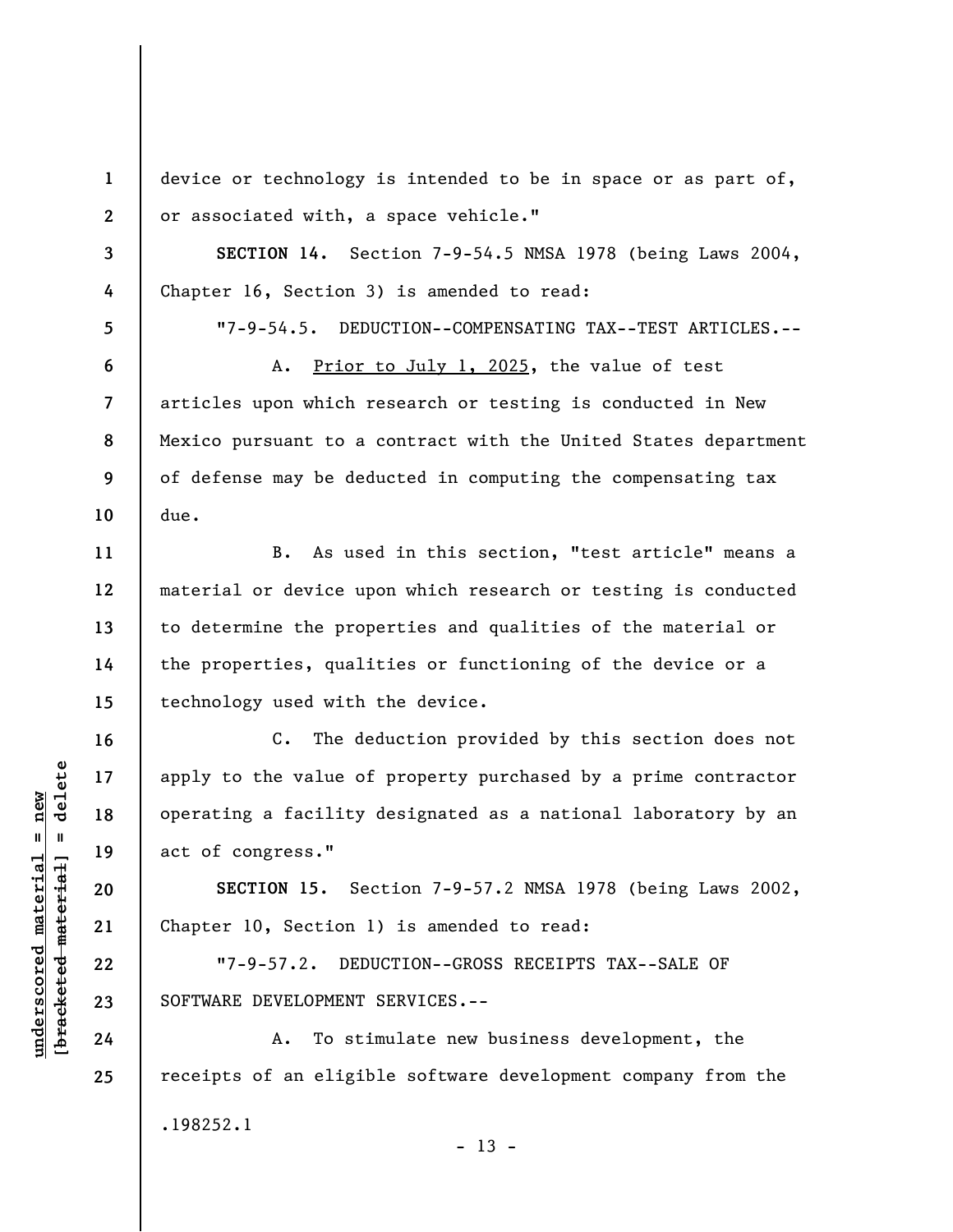sale of software development services that are performed in a qualified area may be deducted from gross receipts prior to July 1, 2025.

B. As used in this section:

**5 6 7 8 9 10 11 12**  (1) "eligible software development company" means a taxpayer who is not a successor in business of another taxpayer; [and] whose primary business in New Mexico is established after the effective date of this section and is providing software development services; and who had no business location in New Mexico other than in a qualified area during the period for which a deduction under this section is sought;

**13 14 15 16**  (2) "qualified area" means the state of New Mexico except for an incorporated municipality with a population of more than fifty thousand according to the most recent federal decennial census; and

(3) "software development services" means custom software design and development and web site design and development but does not include software implementation or support services."

**SECTION 16.** Section 7-9-61.2 NMSA 1978 (being Laws 2000, Chapter 48, Section 1) is amended to read:

"7-9-61.2. DEDUCTION--RECEIPTS FROM SALES TO STATE-CHARTERED CREDIT UNIONS.--Prior to July 1, 2025, receipts from selling tangible personal property to credit unions chartered .198252.1

**17** 

**18** 

**19** 

**20** 

**21** 

**22** 

**23** 

**24** 

**25** 

**1** 

**2** 

**3** 

**4** 

 $- 14 -$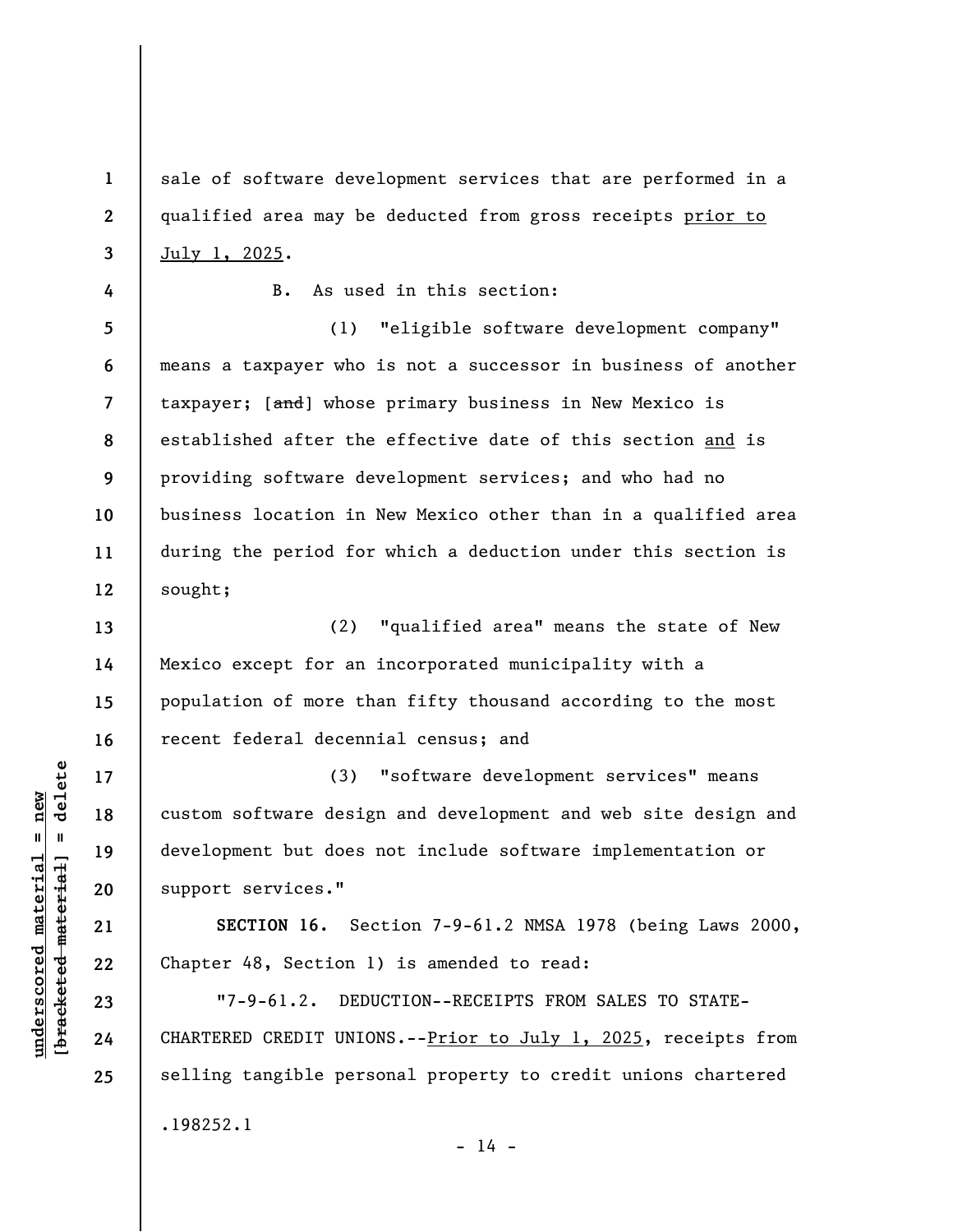under the provisions of the Credit Union Act are deductible to the same extent that receipts from the sale of tangible personal property to federal credit unions may be deducted pursuant to the provisions of Section 7-9-54 NMSA 1978."

**SECTION 17.** Section 7-9-73 NMSA 1978 (being Laws 1970, Chapter 78, Section 2, as amended) is amended to read:

"7-9-73. DEDUCTION--GROSS RECEIPTS TAX--GOVERNMENTAL GROSS RECEIPTS--SALE OF PROSTHETIC DEVICES.--Prior to July 1, 2025, receipts from selling prosthetic devices may be deducted from gross receipts or from governmental gross receipts if the sale is made to a person who is licensed to practice medicine, osteopathic medicine, dentistry, podiatry, optometry, chiropractic or professional nursing and who delivers a nontaxable transaction certificate to the seller. The buyer delivering the nontaxable transaction certificate must deliver the prosthetic device incidental to the performance of a service and must include the value of the prosthetic device in [his] the charge for the service."

**SECTION 18.** Section 7-9-73.1 NMSA 1978 (being Laws 1991, Chapter 8, Section 3, as amended) is amended to read:

"7-9-73.1. DEDUCTION--GROSS RECEIPTS--HOSPITALS.--Prior to July 1, 2025, fifty percent of the receipts of hospitals licensed by the department of health may be deducted from gross receipts; provided, this deduction may be applied only to the taxable gross receipts remaining after all other appropriate .198252.1

delete **[bracketed material] = delete**  $underscored material = new$ **underscored material = new**  $\mathbf{I}$ bracketed material

**23 24** 

**25** 

**1** 

**2** 

**3** 

**4** 

**5** 

**6** 

**7** 

**8** 

**9** 

**10** 

**11** 

**12** 

**13** 

**14** 

**15** 

**16** 

**17** 

**18** 

**19** 

**20** 

**21** 

**22** 

 $- 15 -$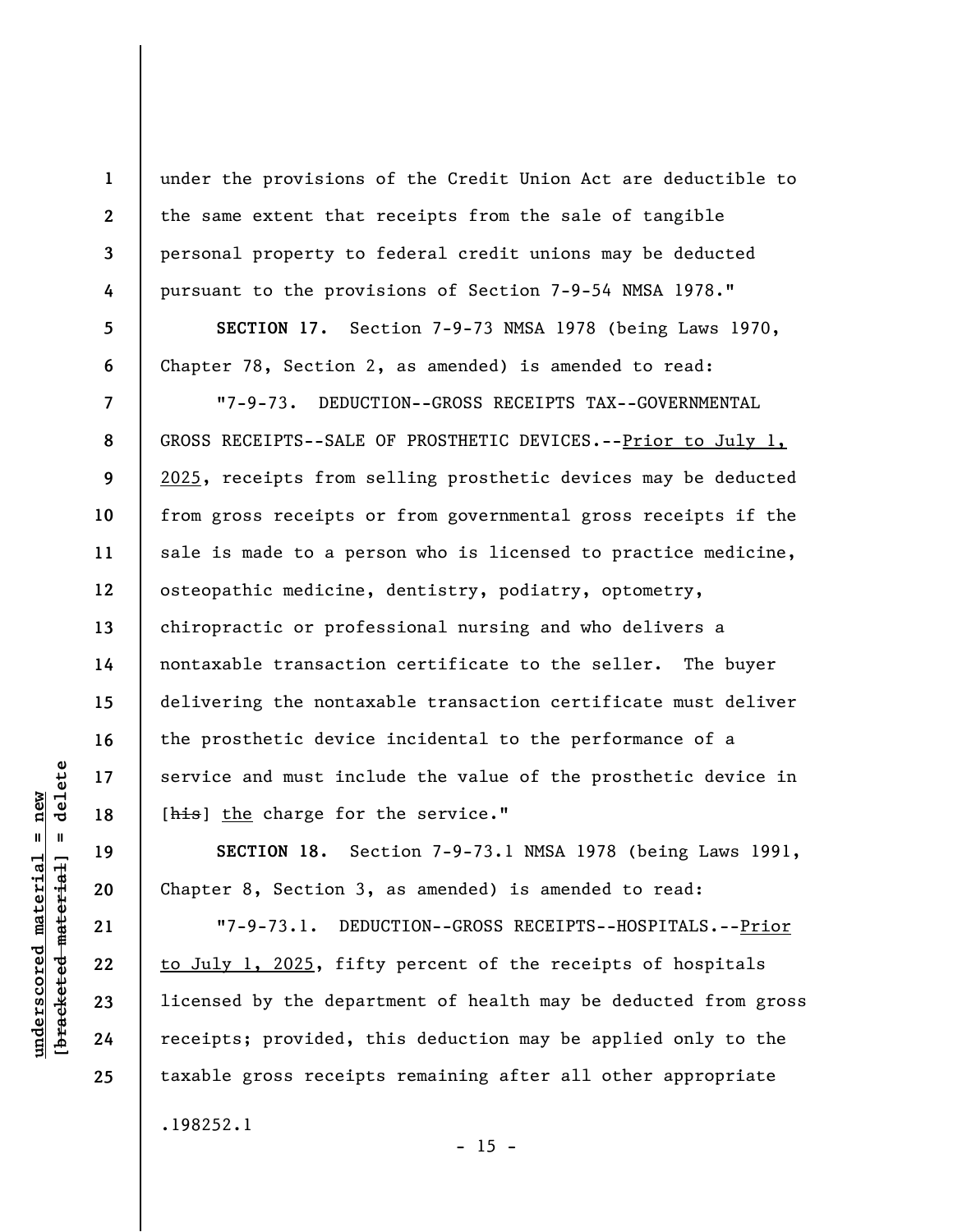**1**  deductions have been taken."

**underscored material = new [bracketed material] = delete**

 $\frac{1}{2}$  intereted material = delete  $underscored material = new$ 

**2 3 4 5 6 7 8 9 10 11 12 13 14 15 16 17 18 19 20 21 22 23 24 25 SECTION 19.** Section 7-9-73.2 NMSA 1978 (being Laws 1998, Chapter 95, Section 2 and Laws 1998, Chapter 99, Section 4, as amended) is amended to read: "7-9-73.2. DEDUCTION--GROSS RECEIPTS TAX AND GOVERNMENTAL GROSS RECEIPTS TAX--PRESCRIPTION DRUGS--OXYGEN.-- A. Prior to July 1, 2025, receipts from the sale of prescription drugs and oxygen and oxygen services provided by a licensed medicare durable medical equipment provider may be deducted from gross receipts and governmental gross receipts. B. For the purposes of this section, "prescription drugs" means insulin and substances that are: (1) dispensed by or under the supervision of a licensed pharmacist or by a physician or other person authorized under state law to do so; (2) prescribed for a specified person by a person authorized under state law to prescribe the substance; and (3) subject to the restrictions on sale contained in Subparagraph 1 of Subsection (b) of 21 USCA 353." **SECTION 20.** Section 7-9-77.1 NMSA 1978 (being Laws 1998, Chapter 96, Section 1, as amended) is amended to read: "7-9-77.1. DEDUCTION--GROSS RECEIPTS TAX--CERTAIN MEDICAL AND HEALTH CARE SERVICES.-- A. Prior to July 1, 2024, receipts from payments by .198252.1  $- 16 -$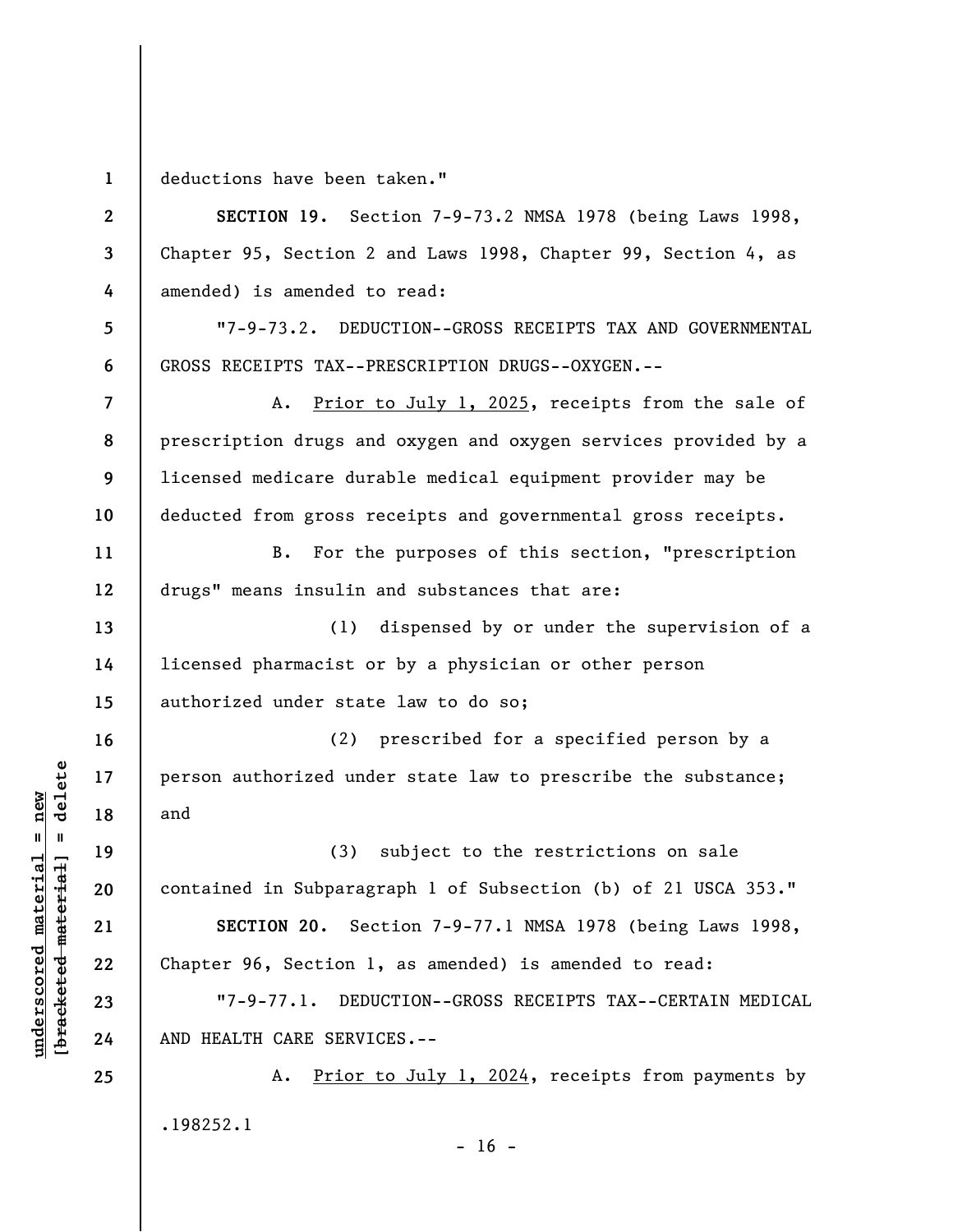**1 2 3 4 5 6 7 8 9 10 11 12 13 14**  the United States government or any agency thereof for provision of medical and other health services by medical doctors, osteopathic physicians, doctors of oriental medicine, athletic trainers, chiropractic physicians, counselor and therapist practitioners, dentists, massage therapists, naprapaths, nurses, nutritionists, dietitians, occupational therapists, optometrists, pharmacists, physical therapists, psychologists, radiologic technologists, respiratory care practitioners, audiologists, speech-language pathologists, social workers and podiatrists or of medical, other health and palliative services by hospices or nursing homes to medicare beneficiaries pursuant to the provisions of Title 18 of the federal Social Security Act may be deducted from gross receipts.

B. Prior to July 1, 2024, receipts from payments by a third-party administrator of the federal TRICARE program for provision of medical and other health services by medical doctors and osteopathic physicians to covered beneficiaries may be deducted from gross receipts.

C. Prior to July 1, 2024, receipts from payments by or on behalf of the Indian health service of the United States department of health and human services for provision of medical and other health services by medical doctors and osteopathic physicians to covered beneficiaries may be deducted from gross receipts.

.198252.1

 $b$ racketed material] = delete **[bracketed material] = delete**  $underscored material = new$ **underscored material = new**

**15** 

**16** 

**17** 

**18** 

**19** 

**20** 

**21** 

**22** 

**23** 

**24** 

**25** 

- 17 -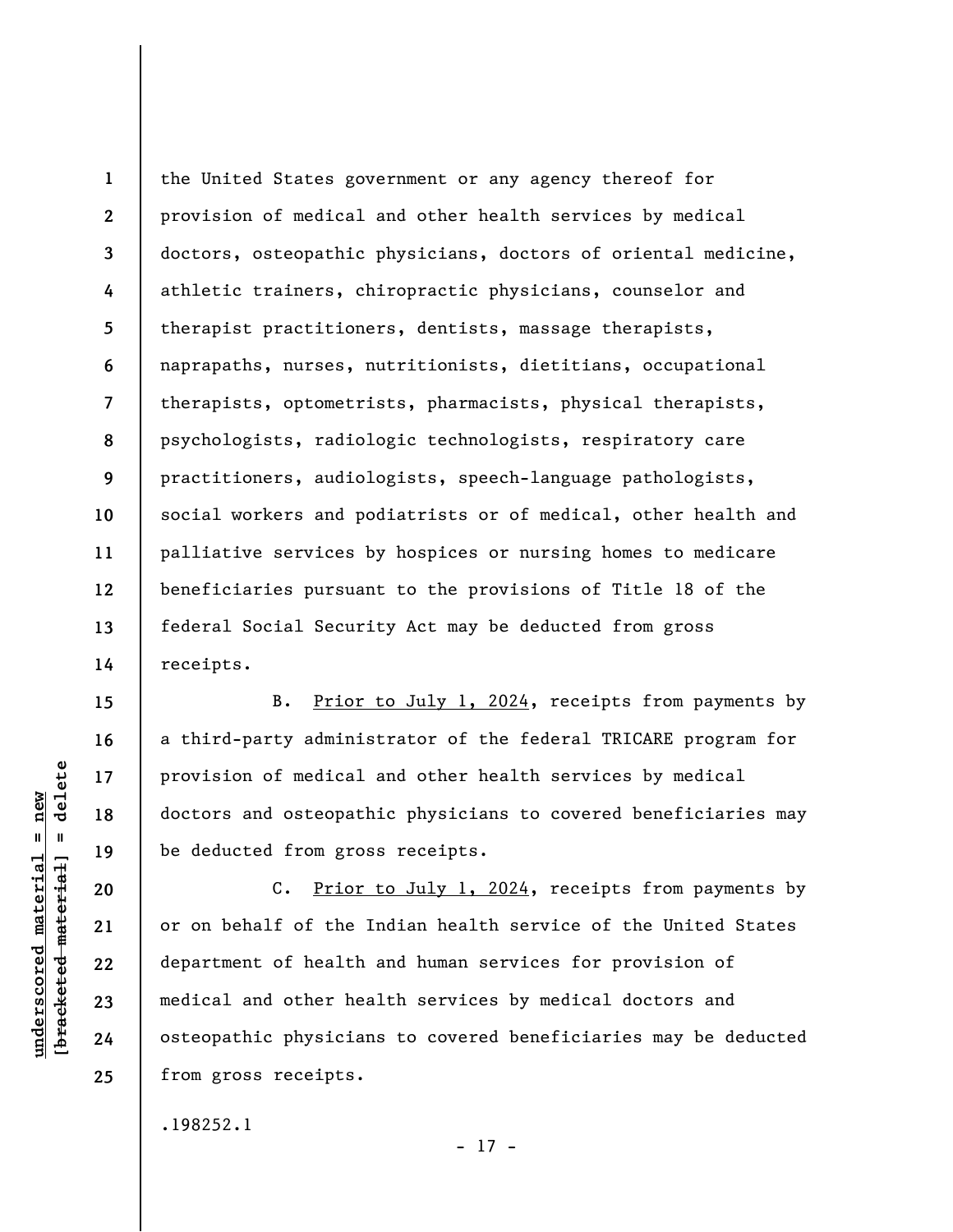D. Prior to July 1, 2024, receipts from payments by the United States government or any agency thereof for medical services provided by a clinical laboratory to medicare beneficiaries pursuant to the provisions of Title 18 of the federal Social Security Act may be deducted from gross receipts.

**7 8 9 10 11 12**  E. Prior to July 1, 2024, receipts from payments by the United States government or any agency thereof for medical, other health and palliative services provided by a home health agency to medicare beneficiaries pursuant to the provisions of Title 18 of the federal Social Security Act may be deducted from gross receipts.

F. Prior to July 1, 2024, receipts from payments by the United States government or any agency thereof for medical and other health services provided by a dialysis facility to medicare beneficiaries pursuant to the provisions of Title 18 of the federal Social Security Act may be deducted from gross receipts according to the following schedule:

(1) from July 1, 2014 through June 30, 2015, thirty-three and one-third percent of the receipts may be deducted;

(2) from July 1, 2015 through June 30, 2016, sixty-six and two-thirds percent of the receipts may be deducted; and

(3) after June 30, 2016, one hundred percent .198252.1 - 18 -

 $\frac{1}{2}$  intereted material = delete **[bracketed material] = delete**  $underscored material = new$ **underscored material = new**

**1** 

**2** 

**3** 

**4** 

**5** 

**6** 

**13** 

**14** 

**15** 

**16** 

**17** 

**18** 

**19** 

**20** 

**21** 

**22** 

**23** 

**24**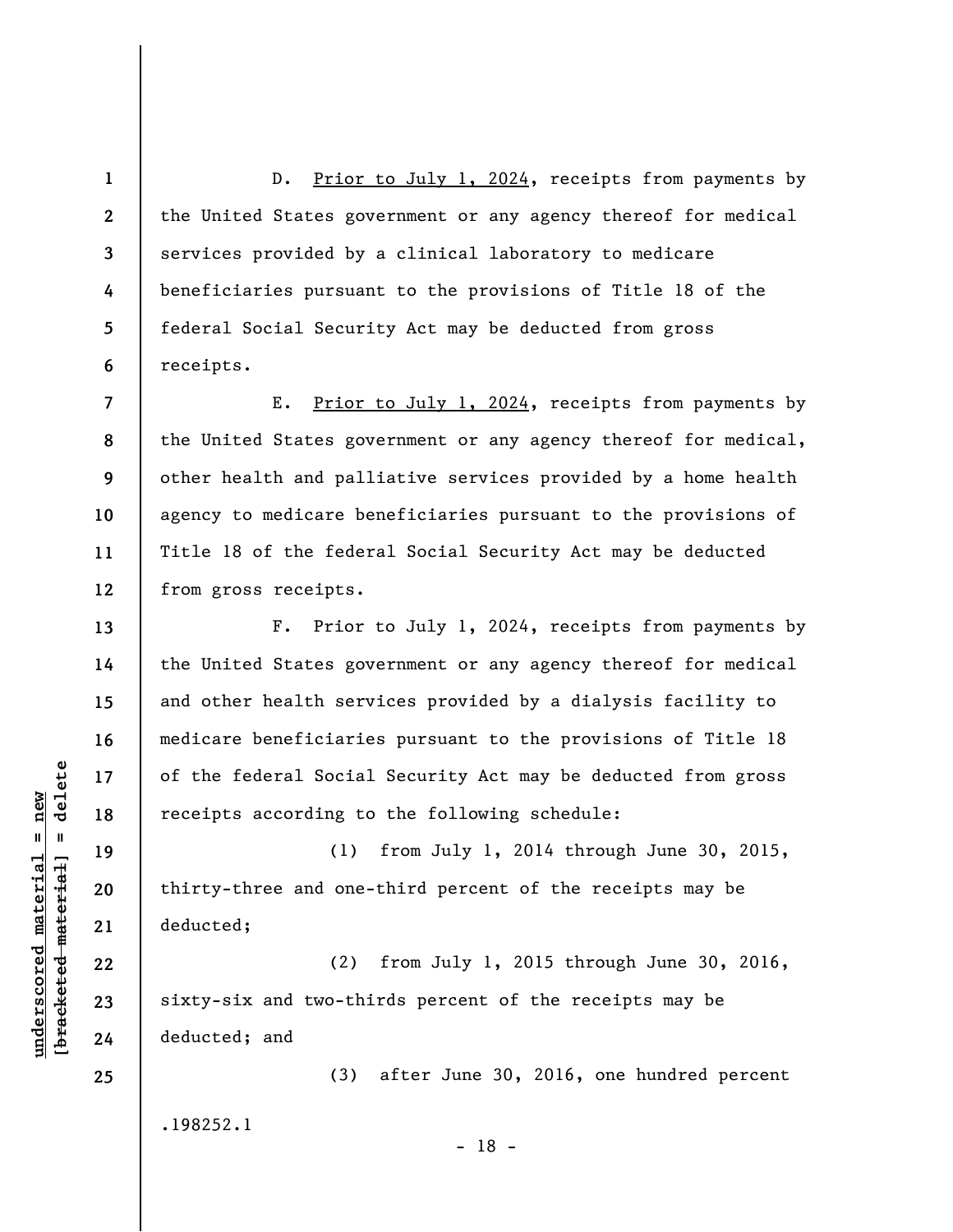**1**  of the receipts may be deducted.

**2** 

**3** 

**4** 

G. A taxpayer allowed a deduction pursuant to this section shall report the amount of the deduction separately in a manner required by the department.

**5 6 7 8 9 10 11 12 13 14 15 16**  H. The department shall compile an annual report on the deductions created pursuant to this section that shall include the number of taxpayers approved by the department to receive each deduction, the aggregate amount of deductions approved and any other information necessary to evaluate the effectiveness of the deductions. Beginning in 2020 and every five years thereafter that this section is in effect, the department shall compile and present the annual reports to the revenue stabilization and tax policy committee and the legislative finance committee with an analysis of the effectiveness and cost of the deductions and whether the deductions are providing a benefit to the state.

I. For the purposes of this section:

(1) "athletic trainer" means a person licensed as an athletic trainer pursuant to the provisions of Chapter 61, Article 14D NMSA 1978;

(2) "chiropractic physician" means a person who practices chiropractic as defined in the Chiropractic Physician Practice Act;

(3) "clinical laboratory" means a laboratory accredited pursuant to 42 USCA 263a;

- 19 -

.198252.1

 $\frac{1}{2}$  bracketed material = delete **[bracketed material] = delete**  $underscored material = new$ **underscored material = new**

**17** 

**18** 

**19** 

**20** 

**21** 

**22** 

**23** 

**24**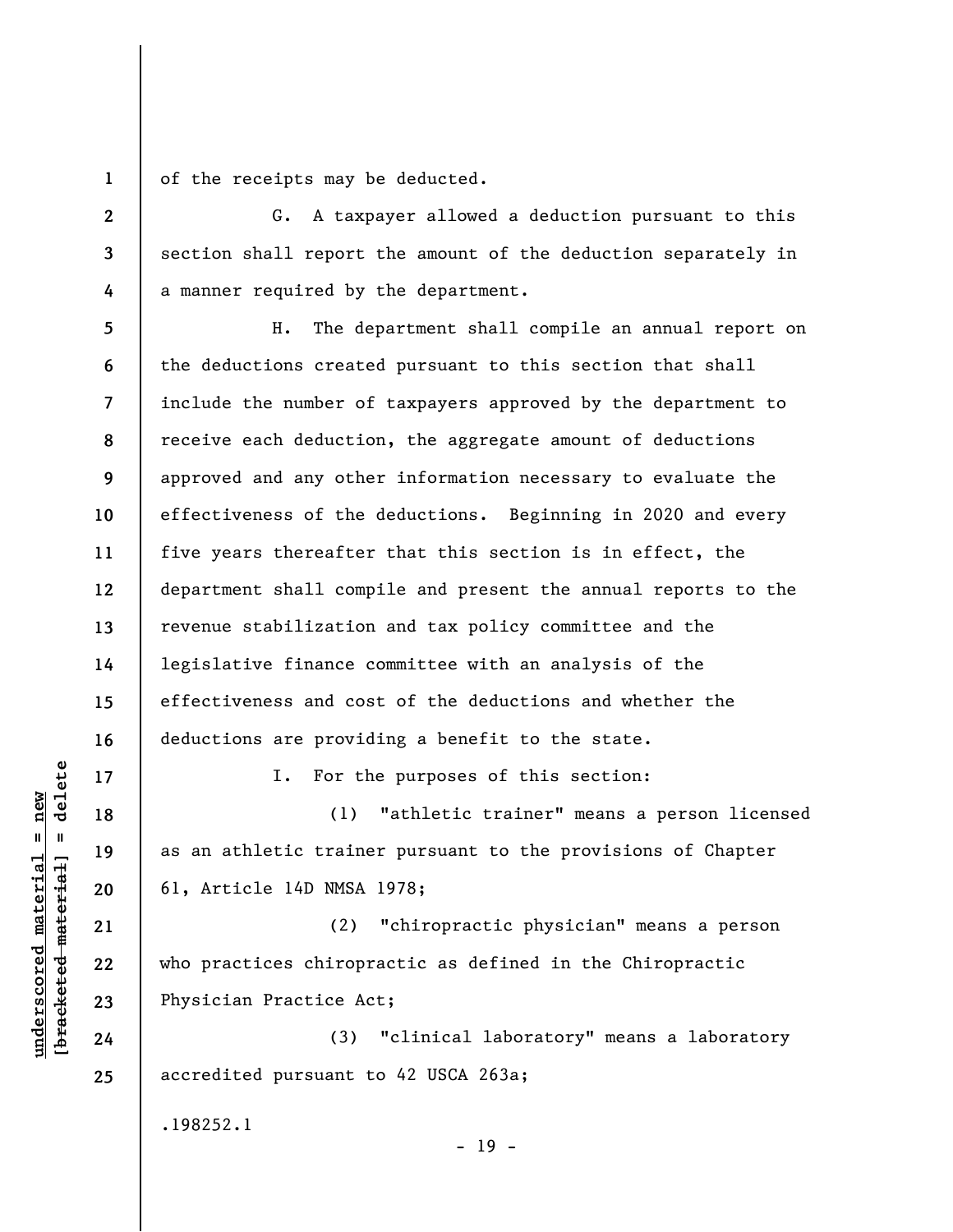**1 2 3 4 5 6 7 8 9 10 11 12 13 14 15 16 17 18 19 20 21 22 23 24 25**  (4) "counselor and therapist practitioner" means a person licensed to practice as a counselor or therapist pursuant to the provisions of Chapter 61, Article 9A NMSA 1978; (5) "dentist" means a person licensed to practice as a dentist pursuant to the provisions of Chapter 61, Article 5A NMSA 1978; (6) "dialysis facility" means an end-stage renal disease facility as defined pursuant to 42 C.F.R. 405.2102; (7) "doctor of oriental medicine" means a person licensed as a physician to practice acupuncture or oriental medicine pursuant to the provisions of Chapter 61, Article 14A NMSA 1978; (8) "home health agency" means a for-profit entity that is licensed by the department of health and certified by the federal centers for medicare and medicaid services as a home health agency and certified to provide medicare services; (9) "hospice" means a for-profit entity licensed by the department of health as a hospice and certified to provide medicare services; (10) "massage therapist" means a person licensed to practice massage therapy pursuant to the provisions of Chapter 61, Article 12C NMSA 1978; (11) "medical doctor" means a person licensed .198252.1  $- 20 -$ 

**underscored material = new [bracketed material] = delete**

 $\frac{1}{2}$  intereted material = delete  $underscored material = new$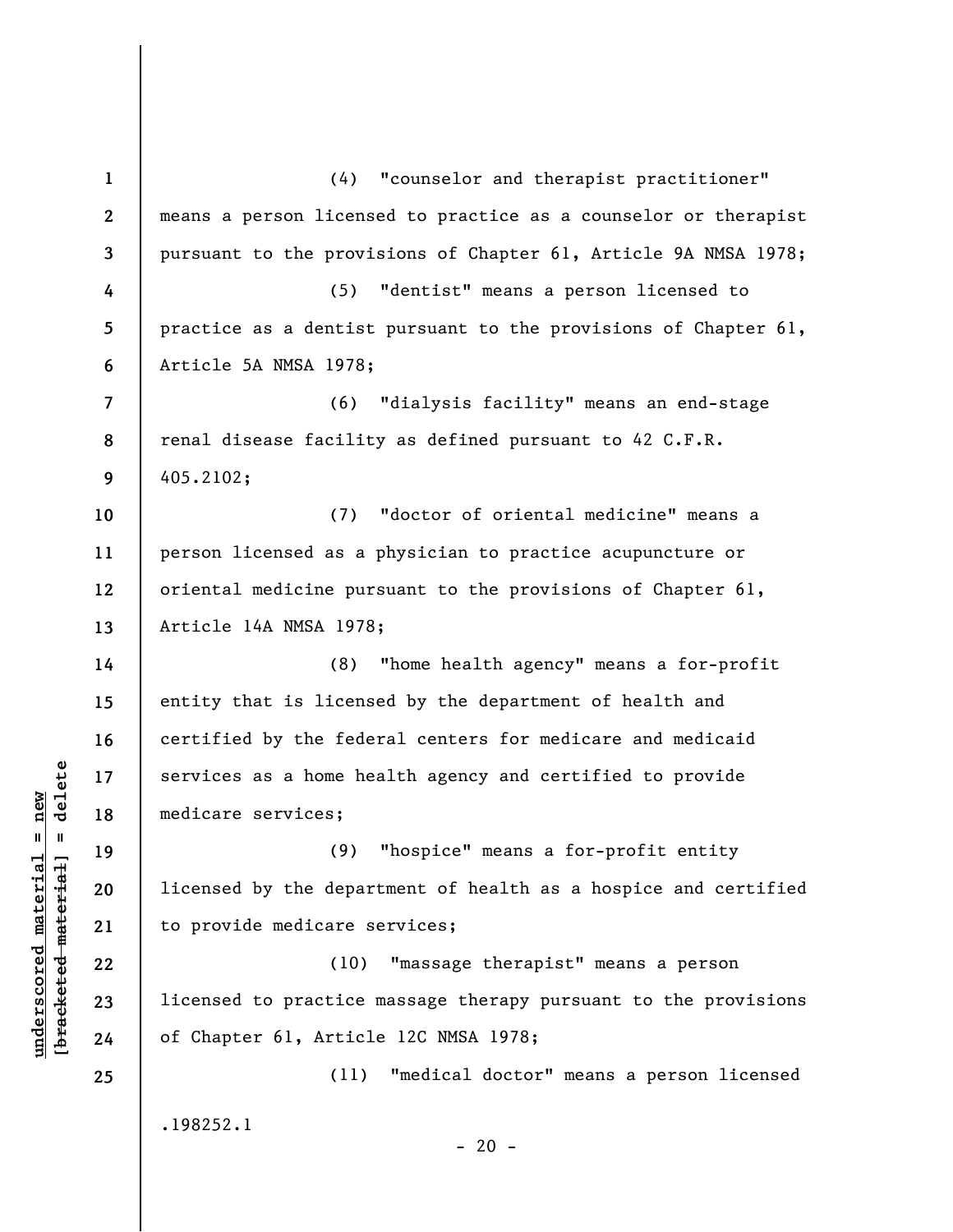| $\mathbf{1}$             | as a physician to practice medicine pursuant to the provisions  |  |  |  |
|--------------------------|-----------------------------------------------------------------|--|--|--|
| $\mathbf{2}$             | of the Medical Practice Act;                                    |  |  |  |
| 3                        | (12) "naprapath" means a person licensed as a                   |  |  |  |
| 4                        | naprapath pursuant to the provisions of Chapter 61, Article 12F |  |  |  |
| 5                        | NMSA 1978;                                                      |  |  |  |
| 6                        | (13) "nurse" means a person licensed as a                       |  |  |  |
| $\overline{\phantom{a}}$ | registered nurse pursuant to the provisions of Chapter 61,      |  |  |  |
| 8                        | Article 3 NMSA 1978;                                            |  |  |  |
| 9                        | (14) "nursing home" means a for-profit entity                   |  |  |  |
| 10                       | licensed by the department of health as a nursing home and      |  |  |  |
| 11                       | certified to provide medicare services;                         |  |  |  |
| 12                       | (15) "nutritionist" or "dietitian" means a                      |  |  |  |
| 13                       | person licensed as a nutritionist or dietitian pursuant to the  |  |  |  |
| 14                       | provisions of Chapter 61, Article 7A NMSA 1978;                 |  |  |  |
| 15                       | (16) "occupational therapist" means a person                    |  |  |  |
| 16                       | licensed as an occupational therapist pursuant to the           |  |  |  |
| 17                       | provisions of Chapter 61, Article 12A NMSA 1978;                |  |  |  |
| 18                       | "osteopathic physician" means a person<br>(17)                  |  |  |  |
| 19                       | licensed as an osteopathic physician pursuant to the provisions |  |  |  |
| 20                       | of Chapter 61, Article 10 NMSA 1978;                            |  |  |  |
| 21                       | "optometrist" means a person licensed to<br>(18)                |  |  |  |
| 22                       | practice optometry pursuant to the provisions of Chapter 61,    |  |  |  |
| 23                       | Article 2 NMSA 1978;                                            |  |  |  |
| 24                       | (19) "pharmacist" means a person licensed as a                  |  |  |  |
| 25                       | pharmacist pursuant to the provisions of Chapter 61, Article 11 |  |  |  |
|                          | .198252.1                                                       |  |  |  |
|                          | $-21 -$                                                         |  |  |  |

**underscored material = new [bracketed material] = delete**

 $[bracketeed-materiat] = delete$  $underscored material = new$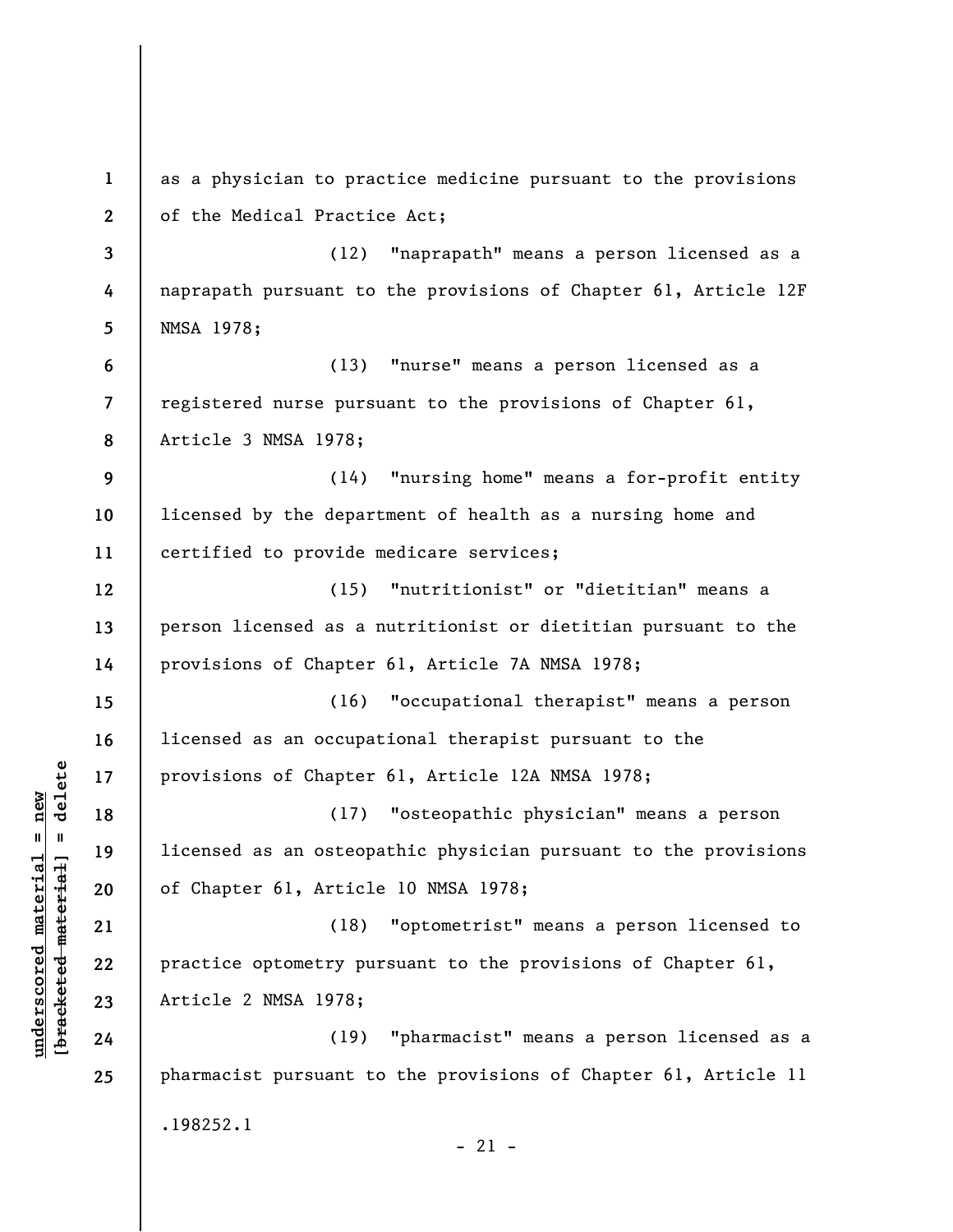NMSA 1978;

**1** 

**2 3 4 5 6 7 8 9 10 11 12 13 14 15 16 17 18 19 20 21 22 23 24 25**  (20) "physical therapist" means a person licensed as a physical therapist pursuant to the provisions of Chapter 61, Article 12D NMSA 1978; (21) "podiatrist" means a person licensed as a podiatrist pursuant to the provisions of the Podiatry Act; (22) "psychologist" means a person licensed as a psychologist pursuant to the provisions of Chapter 61, Article 9 NMSA 1978; (23) "radiologic technologist" means a person licensed as a radiologic technologist pursuant to the provisions of Chapter 61, Article 14E NMSA 1978; (24) "respiratory care practitioner" means a person licensed as a respiratory care practitioner pursuant to the provisions of Chapter 61, Article 12B NMSA 1978; (25) "social worker" means a person licensed as an independent social worker pursuant to the provisions of Chapter 61, Article 31 NMSA 1978; (26) "speech-language pathologist" means a person licensed as a speech-language pathologist pursuant to the provisions of Chapter 61, Article 14B NMSA 1978; and (27) "TRICARE program" means the program defined in 10 U.S.C. 1072(7)." **SECTION 21.** Section 7-9-83 NMSA 1978 (being Laws 1993, Chapter 364, Section 1, as amended) is amended to read: .198252.1  $- 22 -$ 

 $\frac{1}{2}$  intereted material = delete **[bracketed material] = delete**  $underscored material = new$ **underscored material = new**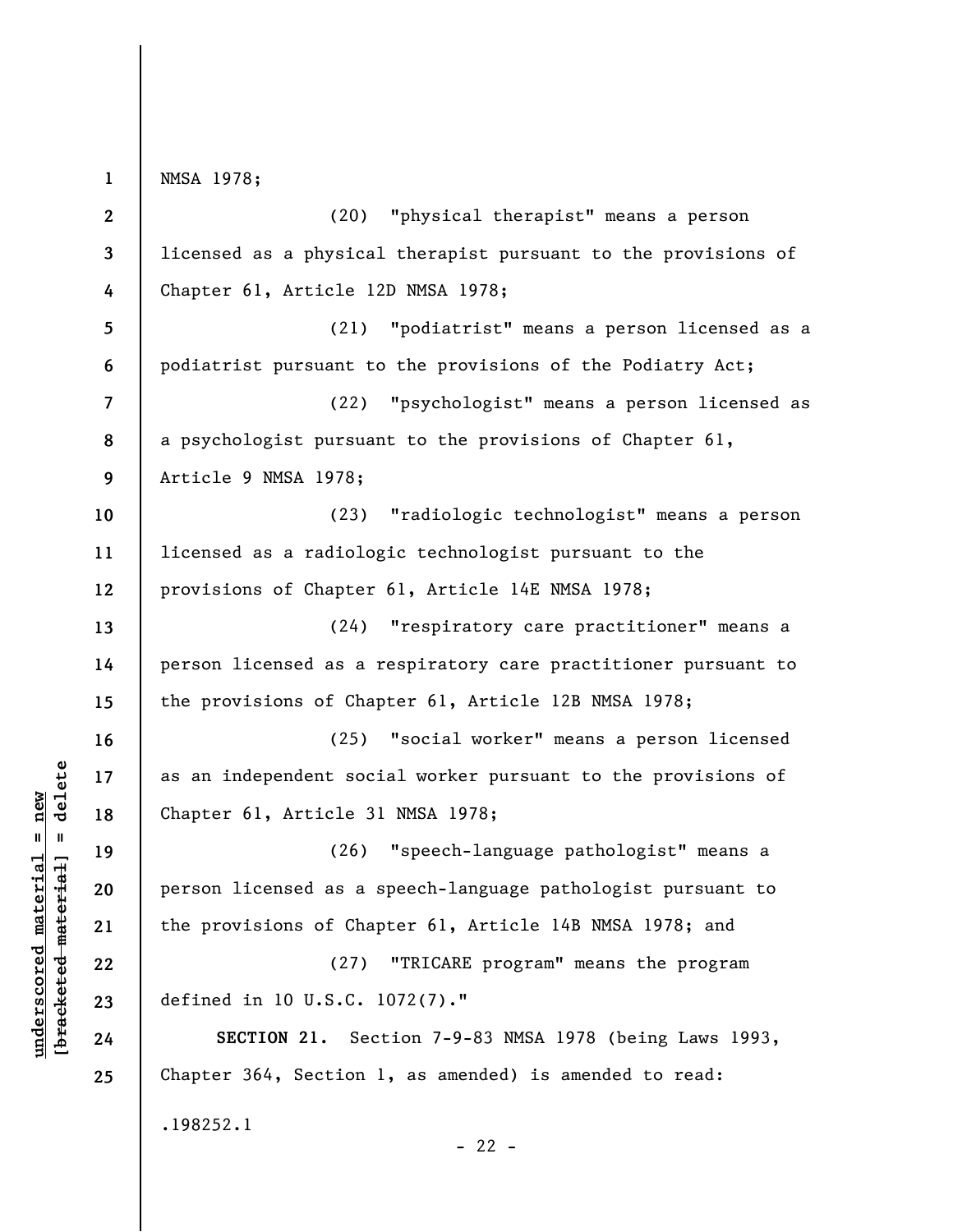**1 2** 

**4** 

**5** 

**6** 

**12** 

**13** 

**14** 

**15** 

**16** 

**17** 

**18** 

**19** 

**20** 

**21** 

**22** 

**23** 

**24** 

**25** 

"7-9-83. DEDUCTION--GROSS RECEIPTS TAX--JET FUEL.--

**3**  A. From July 1, 2003 through June 30, 2017, fiftyfive percent of the receipts from the sale of fuel specially prepared and sold for use in turboprop or jet-type engines as determined by the department may be deducted from gross receipts.

**7 8 9 10 11**  B. [After June 30] From July 1, 2017 through June 30, 2027, forty percent of the receipts from the sale of fuel specially prepared and sold for use in turboprop or jet-type engines as determined by the department may be deducted from gross receipts."

**SECTION 22.** Section 7-9-84 NMSA 1978 (being Laws 1993, Chapter 364, Section 2, as amended) is amended to read:

"7-9-84. DEDUCTION--COMPENSATING TAX--JET FUEL.--

A. From July 1, 2003 through June 30, 2017, fiftyfive percent of the value of the fuel specially prepared and sold for use in turboprop or jet-type engines as determined by the department may be deducted in computing the compensating tax due.

B. [After June 30] From July 1, 2017 through June 30, 2027, forty percent of the value of the fuel specially prepared and sold for use in turboprop or jet-type engines as determined by the department may be deducted in computing the compensating tax due."

**SECTION 23.** Section 7-9-86 NMSA 1978 (being Laws 1995, .198252.1

 $b$ racketed material] = delete **[bracketed material] = delete**  $underscored material = new$ **underscored material = new**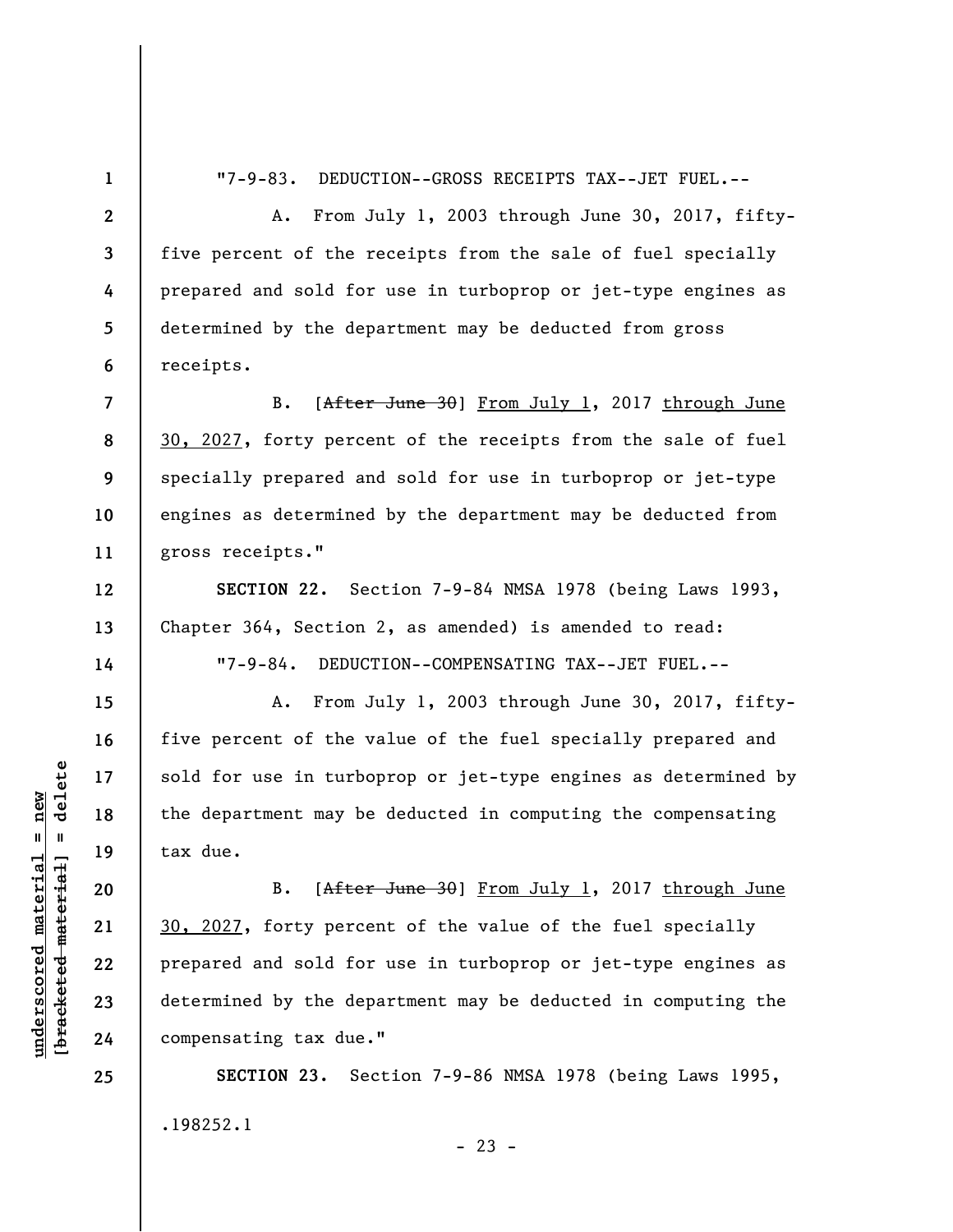**1 2 3 4 5 6 7 8 9 10 11 12 13 14 15 16 17 18 19 20 21 22 23 24 25**  Chapter 80, Section 1, as amended) is amended to read: "7-9-86. DEDUCTION--GROSS RECEIPTS TAX--SALES TO QUALIFIED FILM PRODUCTION COMPANY.-- A. Prior to July 1, 2027, receipts from selling or leasing property and from performing services may be deducted from gross receipts or from governmental gross receipts if the sale, lease or performance is made to a qualified production company that delivers a nontaxable transaction certificate to the seller, lessor or performer. B. For the purposes of this section: (1) "film" means a single media or multimedia program, including an advertising message, that: (a) is fixed on film, digital medium, videotape, computer disc, laser disc or other similar delivery medium; (b) can be viewed or reproduced; (c) is not intended to and does not violate a provision of Chapter 30, Article 37 NMSA 1978; and (d) is intended for reasonable commercial exploitation for the delivery medium used; (2) "production company" means a person that produces one or more films for exhibition in theaters, on television or elsewhere; (3) "production costs" means the costs of the following: .198252.1  $- 24 -$ 

**underscored material = new [bracketed material] = delete**

 $\frac{1}{2}$  bracketed material = delete  $underscored material = new$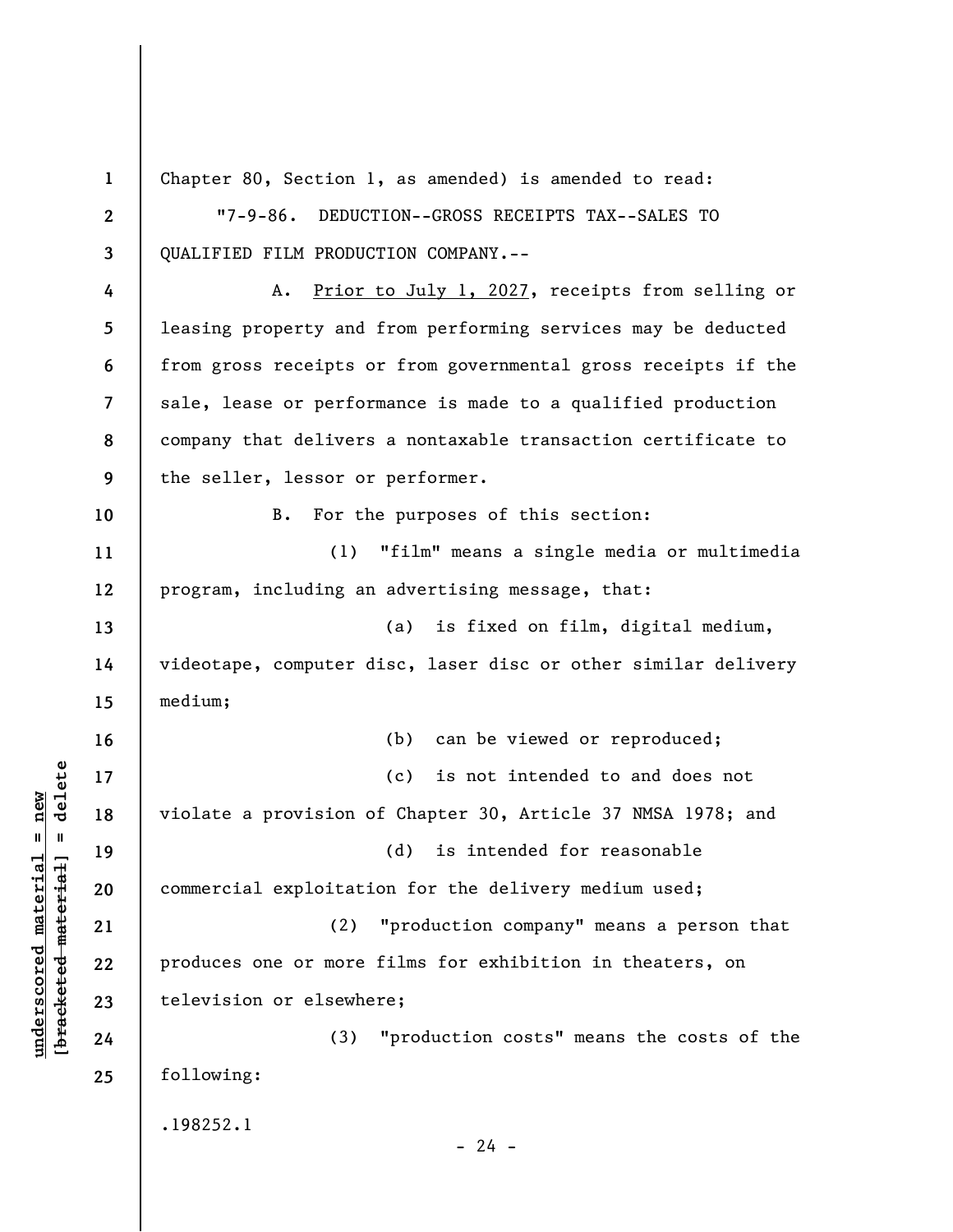| $\mathbf{1}$     | (a) a story and scenario to be used for                           |  |  |  |
|------------------|-------------------------------------------------------------------|--|--|--|
| $\boldsymbol{2}$ | a film;                                                           |  |  |  |
| 3                | salaries of talent, management and<br>(b)                         |  |  |  |
| 4                | labor, including payments to personal services corporations for   |  |  |  |
| 5                | the services of a performing artist;                              |  |  |  |
| 6                | set construction and operations,<br>(c)                           |  |  |  |
| 7                | wardrobe, accessories and related services;                       |  |  |  |
| 8                | (d) photography, sound synchronization,                           |  |  |  |
| 9                | lighting and related services;                                    |  |  |  |
| 10               | editing and related services;<br>(e)                              |  |  |  |
| 11               | (f)<br>rental of facilities and equipment;                        |  |  |  |
| 12               | or                                                                |  |  |  |
| 13               | (g) other direct costs of producing the                           |  |  |  |
| 14               | film in accordance with generally accepted entertainment          |  |  |  |
| 15               | industry practice; and                                            |  |  |  |
| 16               | (4) "qualified production company" means a                        |  |  |  |
| 17               | production company that meets the provisions of this section      |  |  |  |
| 18               | and has registered or will register with the New Mexico film      |  |  |  |
| 19               | division of the economic development department.                  |  |  |  |
| 20               | C. A qualified production company may deliver the                 |  |  |  |
| 21               | nontaxable transaction certificates authorized by this section    |  |  |  |
| 22               | only with respect to production costs."                           |  |  |  |
| 23               | SECTION 24. Section 7-9-93 NMSA 1978 (being Laws 2004,            |  |  |  |
| 24               | Chapter 116, Section 6, as amended) is amended to read:           |  |  |  |
| 25               | $"7 - 9 - 93.$<br>DEDUCTION--GROSS RECEIPTS--CERTAIN RECEIPTS FOR |  |  |  |
|                  | .198252.1                                                         |  |  |  |
|                  | $-25 -$                                                           |  |  |  |

**underscored material = new [bracketed material] = delete**

 $[bracketeed-materiat] = delete$  $underscored material = new$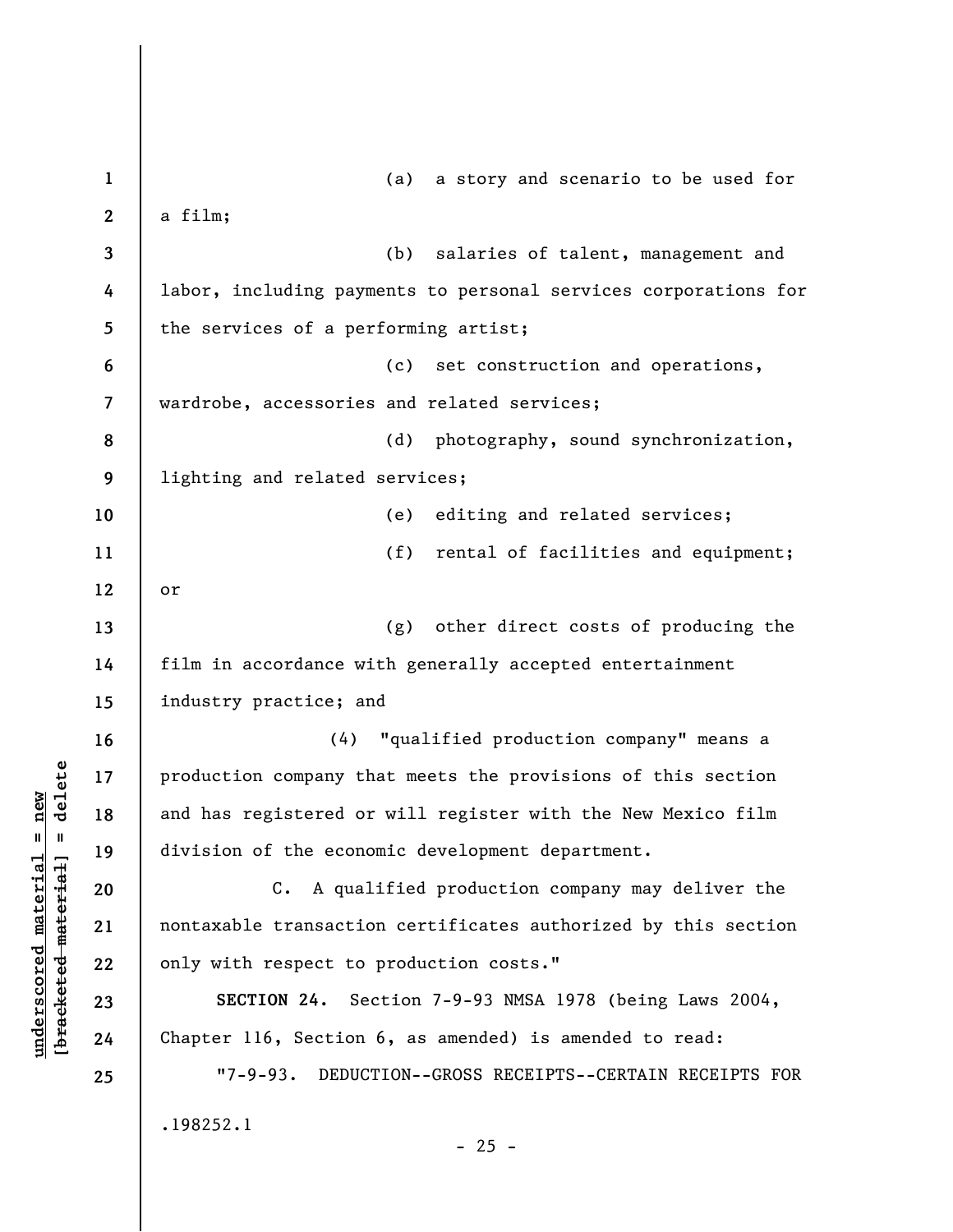**1** 

**13** 

**14** 

**15** 

**16** 

**17** 

**18** 

**19** 

**20** 

**21** 

**22** 

**23** 

**24** 

**25** 

SERVICES PROVIDED BY HEALTH CARE PRACTITIONER.--

**2 3 4 5 6 7 8 9 10 11 12**  A. Prior to July 1, 2029, receipts from payments by a managed health care provider or health care insurer for commercial contract services or medicare part C services provided by a health care practitioner that are not otherwise deductible pursuant to another provision of the Gross Receipts and Compensating Tax Act may be deducted from gross receipts, provided that the services are within the scope of practice of the person providing the service. Receipts from fee-forservice payments by a health care insurer may not be deducted from gross receipts. The deduction provided by this section shall be separately stated by the taxpayer.

B. For the purposes of this section:

(1) "commercial contract services" means health care services performed by a health care practitioner pursuant to a contract with a managed health care provider or health care insurer other than those health care services provided for medicare patients pursuant to Title 18 of the federal Social Security Act or for medicaid patients pursuant to Title 19 or Title 21 of the federal Social Security Act;

(2) "health care insurer" means a person that:

(a) has a valid certificate of authority in good standing pursuant to the New Mexico Insurance Code to act as an insurer, health maintenance organization or nonprofit health care plan or prepaid dental plan; and

 $- 26 -$ 

.198252.1

 $\frac{1}{2}$  bracketed material = delete **[bracketed material] = delete**  $anderscored material = new$ **underscored material = new**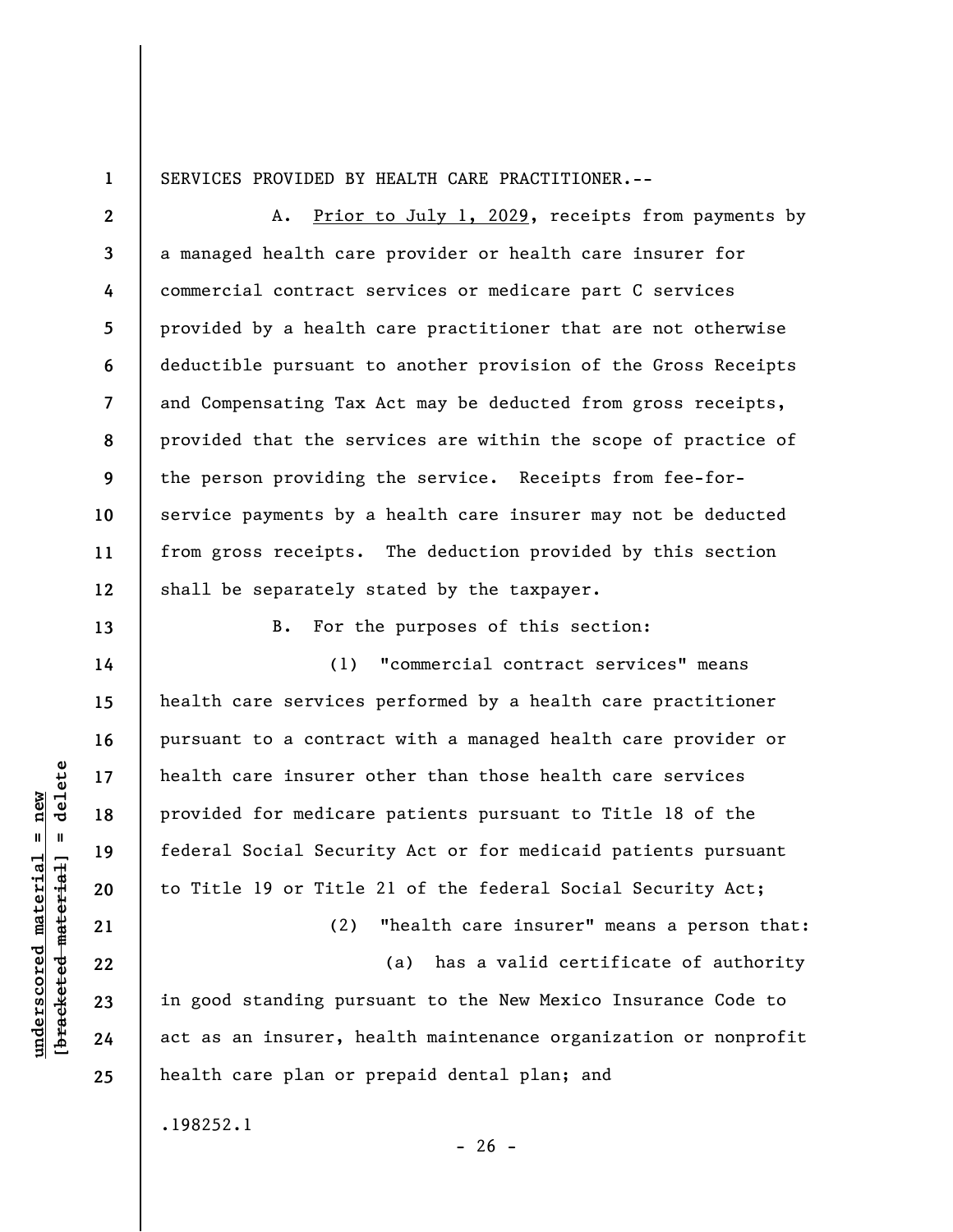**1 2 3 4 5 6 7 8 9 10 11 12 13 14 15 16 17 18 19 20 21 22 23 24 25**  (b) contracts to reimburse licensed health care practitioners for providing basic health services to enrollees at negotiated fee rates; (3) "health care practitioner" means: (a) a chiropractic physician licensed pursuant to the provisions of the Chiropractic Physician Practice Act; (b) a dentist or dental hygienist licensed pursuant to the Dental Health Care Act; (c) a doctor of oriental medicine licensed pursuant to the provisions of the Acupuncture and Oriental Medicine Practice Act; (d) an optometrist licensed pursuant to the provisions of the Optometry Act; (e) an osteopathic physician licensed pursuant to the provisions of Chapter 61, Article 10 NMSA 1978 or an osteopathic physician's assistant licensed pursuant to the provisions of the Osteopathic Physicians' Assistants Act; (f) a physical therapist licensed pursuant to the provisions of the Physical Therapy Act; (g) a physician or physician assistant licensed pursuant to the provisions of Chapter 61, Article 6 NMSA 1978; (h) a podiatrist licensed pursuant to the provisions of the Podiatry Act; .198252.1 - 27 -

**underscored material = new [bracketed material] = delete**

 $b$ racketed material] = delete  $underscored material = new$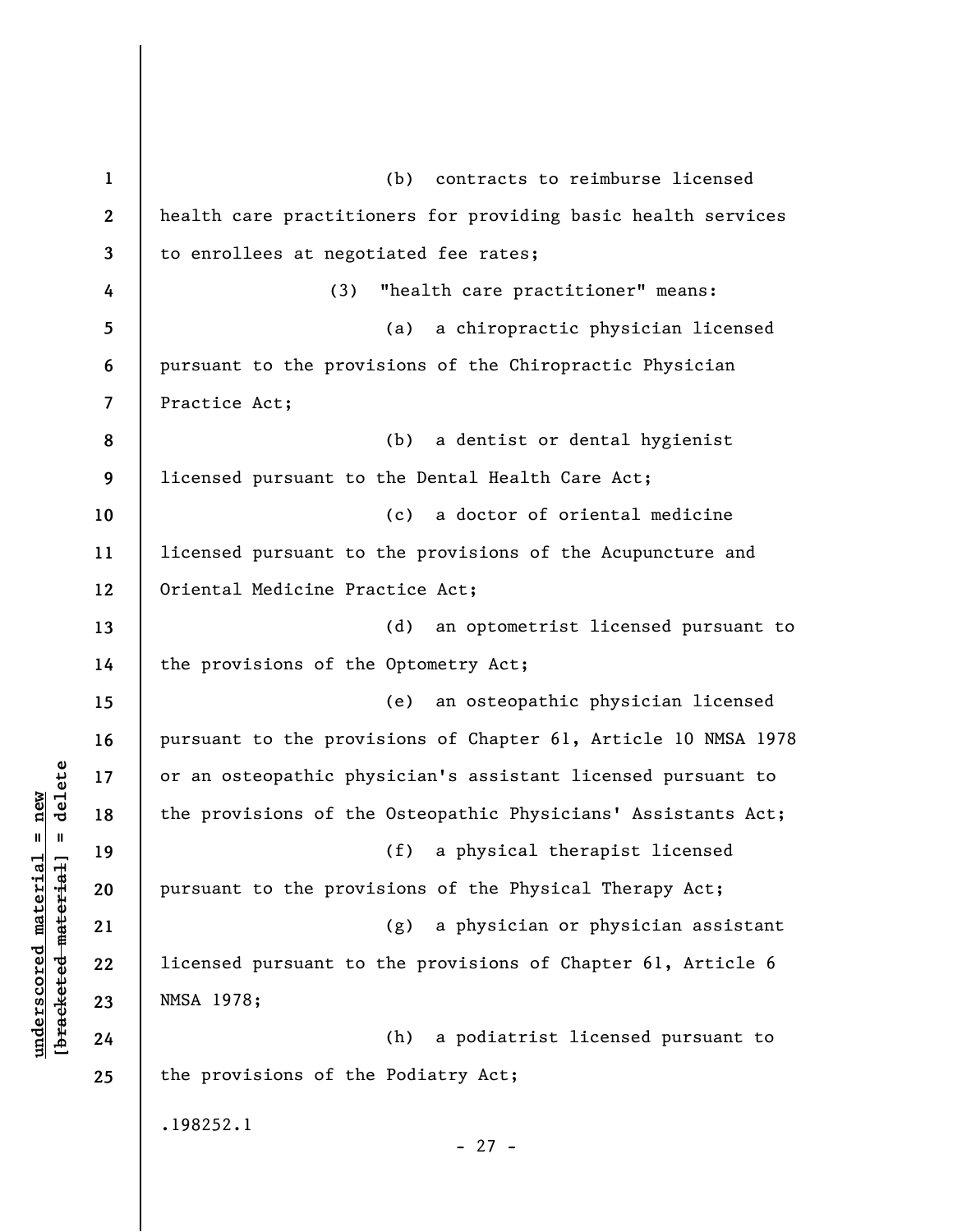**1 2 3 4 5 6 7 8 9 10 11 12 13 14 15 16 17 18 19 20 21 22 23 24 25**  (i) a psychologist licensed pursuant to the provisions of the Professional Psychologist Act; (j) a registered lay midwife registered by the department of health; (k) a registered nurse or licensed practical nurse licensed pursuant to the provisions of the Nursing Practice Act; (l) a registered occupational therapist licensed pursuant to the provisions of the Occupational Therapy Act; (m) a respiratory care practitioner licensed pursuant to the provisions of the Respiratory Care Act; (n) a speech-language pathologist or audiologist licensed pursuant to the Speech-Language Pathology, Audiology and Hearing Aid Dispensing Practices Act; (o) a professional clinical mental health counselor, marriage and family therapist or professional art therapist licensed pursuant to the provisions of the Counseling and Therapy Practice Act who has obtained a master's degree or a doctorate; (p) an independent social worker licensed pursuant to the provisions of the Social Work Practice Act; and (q) a clinical laboratory that is .198252.1 - 28 -

**underscored material = new [bracketed material] = delete**

 $b$ racketed material] = delete  $underscored material = new$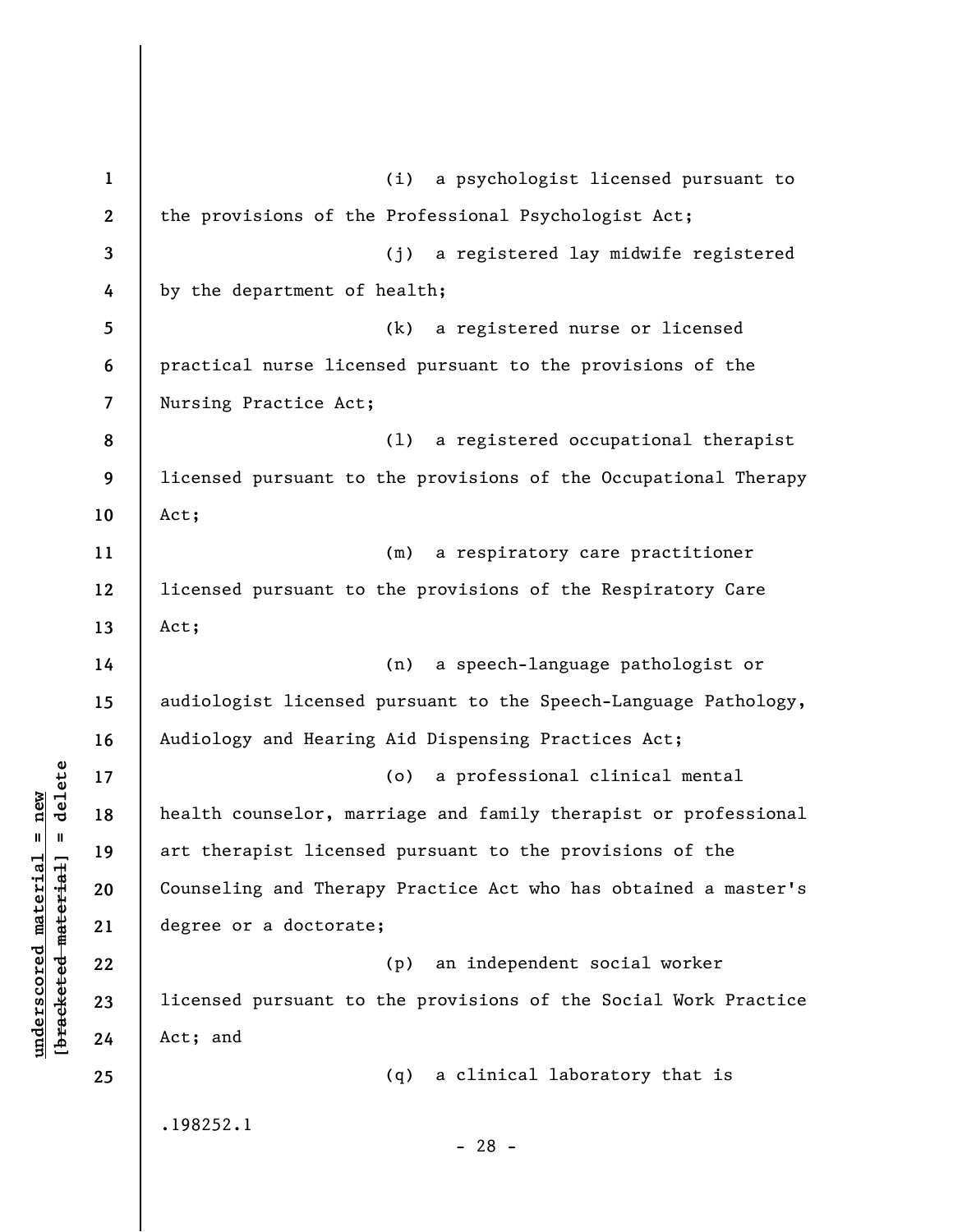**1 2 3**  accredited pursuant to 42 U.S.C. Section 263a but that is not a laboratory in a physician's office or in a hospital defined pursuant to 42 U.S.C. Section 1395x;

**4 5 6 7 8 9 10 11 12**  (4) "managed health care provider" means a person that provides for the delivery of comprehensive basic health care services and medically necessary services to individuals enrolled in a plan through its own employed health care providers or by contracting with selected or participating health care providers. "Managed health care provider" includes only those persons that provide comprehensive basic health care services to enrollees on a contract basis, including the following:

| 13 |                    | (a) | health maintenance organizations;         |
|----|--------------------|-----|-------------------------------------------|
| 14 |                    | (b) | preferred provider organizations;         |
| 15 |                    | (c) | individual practice associations;         |
| 16 |                    | (d) | competitive medical plans;                |
| 17 |                    | (e) | exclusive provider organizations;         |
| 18 |                    | (f) | integrated delivery systems;              |
| 19 |                    | (g) | independent physician-provider            |
| 20 | organizations;     |     |                                           |
| 21 |                    | (h) | physician hospital-provider               |
| 22 | organizations; and |     |                                           |
| 23 |                    | (i) | managed care services organizations;      |
| 24 | and                |     |                                           |
| 25 | (5)                |     | "medicare part C services" means services |
|    | .198252.1          |     |                                           |
|    |                    |     | $-29 -$                                   |
|    |                    |     |                                           |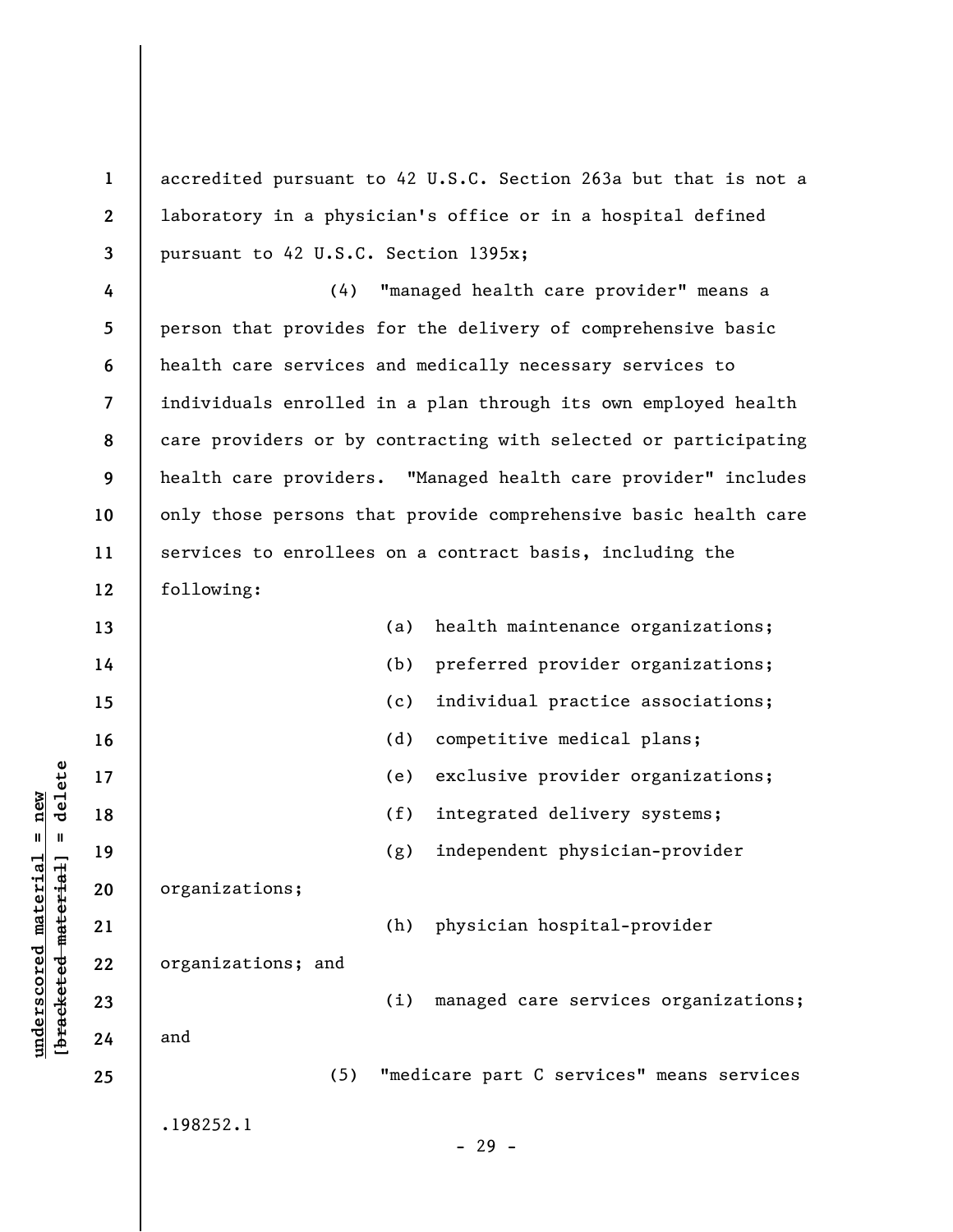performed pursuant to a contract with a managed health care provider for medicare patients pursuant to Title 18 of the federal Social Security Act."

**SECTION 25.** Section 7-9-95 NMSA 1978 (being Laws 2005, Chapter 104, Section 25) is amended to read:

"7-9-95. DEDUCTION--GROSS RECEIPTS TAX--SALES OF CERTAIN TANGIBLE PERSONAL PROPERTY--LIMITED PERIOD.--Prior to July 1, 2027, receipts from the sale at retail of the following types of tangible personal property may be deducted if the sale of the property occurs during the period beginning at 12:01 a.m. on the first Friday in August and ending at midnight on the following Sunday:

A. an article of clothing or footwear designed to be worn on or about the human body if the sales price of the article is less than one hundred dollars (\$100) except:

(1) any special clothing or footwear that is primarily designed for athletic activity or protective use and that is not normally worn except when used for the athletic activity or protective use for which it is designed; and

(2) accessories, including jewelry, handbags, luggage, umbrellas, wallets, watches and similar items worn or carried on or about the human body, without regard to whether worn on the body in a manner characteristic of clothing;

B. a desktop, laptop or notebook computer if the sales price of the computer does not exceed one thousand .198252.1

 $\frac{1}{2}$  bracketed material = delete **[bracketed material] = delete**  $underscored material = new$ **underscored material = new**

**1** 

**2** 

**3** 

**4** 

**5** 

**6** 

**7** 

**8** 

**9** 

**10** 

**11** 

**12** 

**13** 

**14** 

**15** 

**16** 

**17** 

**18** 

**19** 

**20** 

**21** 

**22** 

**23** 

**24**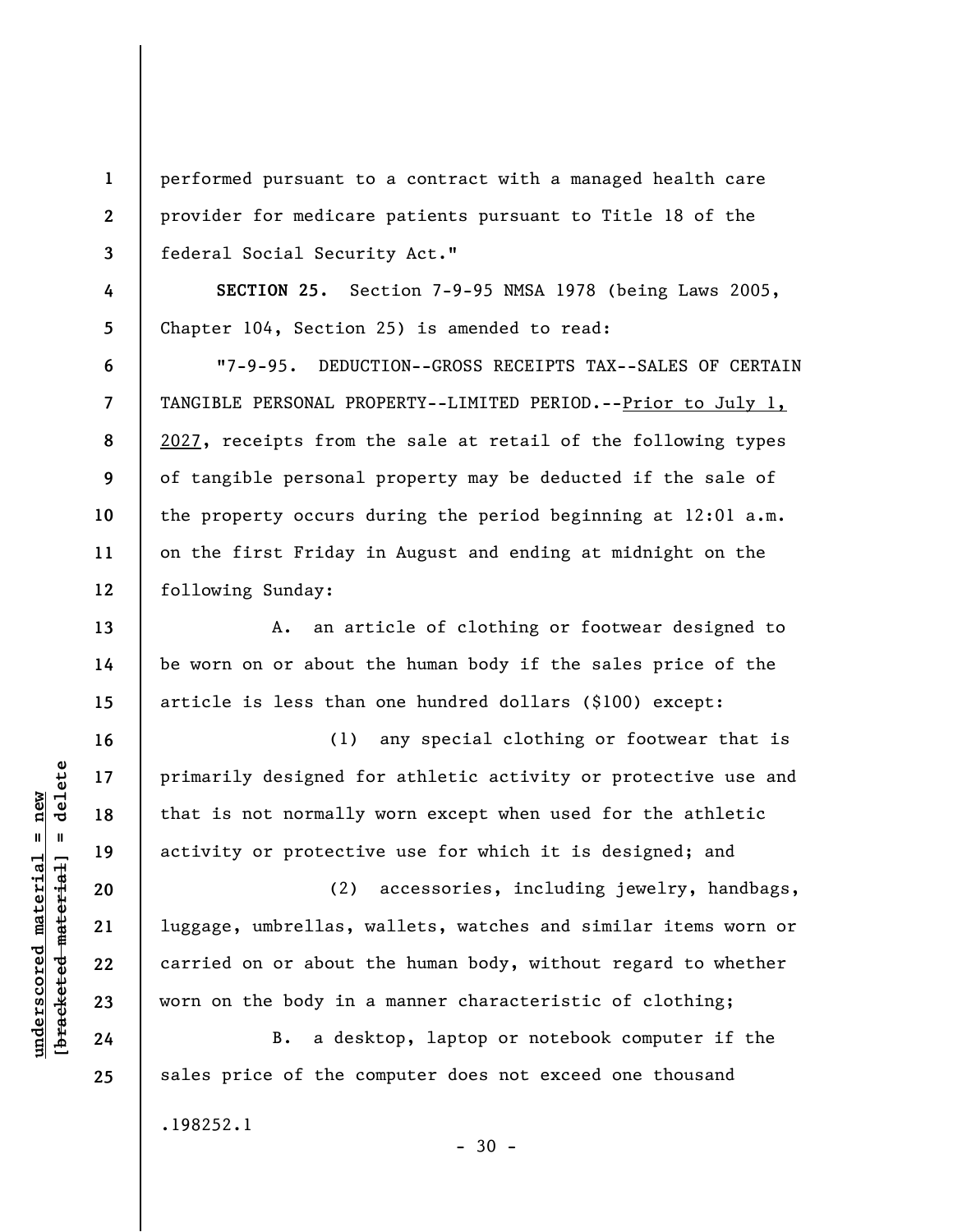dollars (\$1,000) and any associated monitor, speaker or set of speakers, printer, keyboard, microphone or mouse if the sales price of the device does not exceed five hundred dollars (\$500); and

C. school supplies that are items normally used by students in a standard classroom for educational purposes, including notebooks, paper, writing instruments, crayons, art supplies, rulers, book bags, backpacks, handheld calculators, maps and globes, but not including watches, radios, compact disc players, headphones, sporting equipment, portable or desktop telephones, copiers, office equipment, furniture or fixtures."

**SECTION 26.** Section 7-9-97 NMSA 1978 (being Laws 2005, Chapter 169, Section 1) is amended to read:

"7-9-97. DEDUCTION--GROSS RECEIPTS TAX--RECEIPTS FROM CERTAIN PURCHASES BY OR ON BEHALF OF THE STATE.--Prior to July 1, 2027, receipts from the sale of property or services purchased by or on behalf of the state from funds obtained from the forfeiture of financial assurance pursuant to the New Mexico Mining Act or the forfeiture of financial responsibility pursuant to the Water Quality Act may be deducted from gross receipts."

**SECTION 27.** Section 7-9-98 NMSA 1978 (being Laws 2005, Chapter 179, Section 1) is amended to read:

"7-9-98. DEDUCTION--COMPENSATING TAX--BIOMASS-RELATED .198252.1

- 31 -

 $b$ racketed material] = delete **[bracketed material] = delete**  $underscored material = new$ **underscored material = new**

**1** 

**2** 

**3** 

**4** 

**5** 

**6** 

**7** 

**8** 

**9** 

**10** 

**11** 

**12** 

**13** 

**14** 

**15** 

**16** 

**17** 

**18** 

**19** 

**20** 

**21** 

**22** 

**23** 

**24**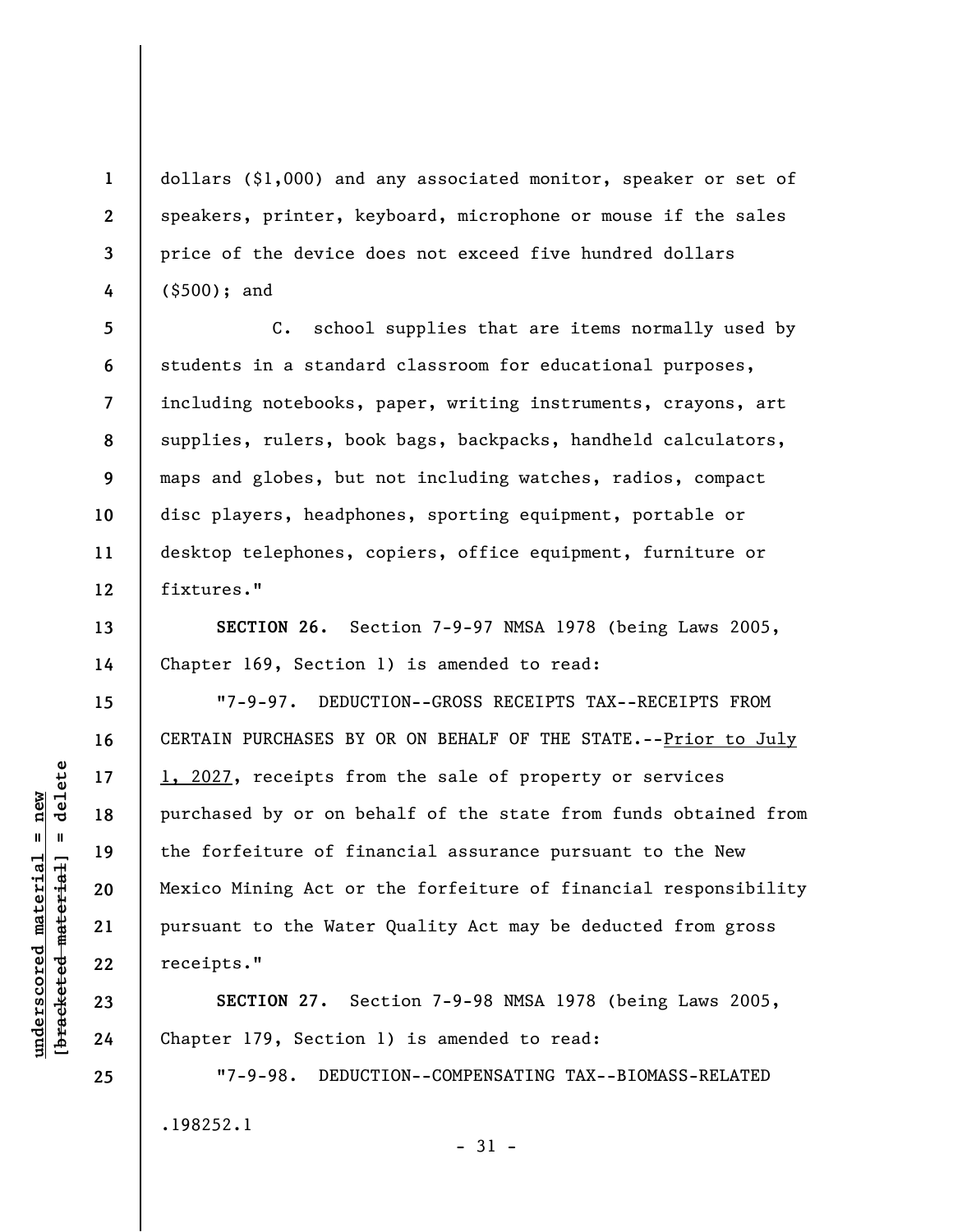**1**  EQUIPMENT--BIOMASS MATERIALS.--

**2 3 4 5 6**  A. Prior to July 1, 2027, the value of a biomass boiler, gasifier, furnace, turbine-generator, storage facility, feedstock processing or drying equipment, feedstock trailer or interconnection transformer may be deducted in computing the compensating tax due.

**7 8 9 10**  B. Prior to July 1, 2027, the value of biomass materials used for processing into biopower, biofuels or biobased products may be deducted in computing the compensating tax due.

C. As used in this section:

(1) "biobased products" means products created from plant- or crop-based resources such as agricultural crops and crop residues, forestry, pastures and rangelands that are normally made from petroleum;

(2) "biofuels" means biomass converted to liquid or gaseous fuels such as ethanol, methanol, methane and hydrogen;

(3) "biomass material" means organic material that is available on a renewable or recurring basis, including: (a) forest-related materials, including mill residues, logging residues, forest thinnings, slash,

brush, low-commercial-value materials or undesirable species, salt cedar and other phreatophyte or woody vegetation removed from river basins or watersheds and woody material harvested

- 32 -

.198252.1

 $\frac{1}{2}$  intereted material = delete **[bracketed material] = delete**  $underscored material = new$ **underscored material = new**

**11** 

**12** 

**13** 

**14** 

**15** 

**16** 

**17** 

**18** 

**19** 

**20** 

**21** 

**22** 

**23** 

**24**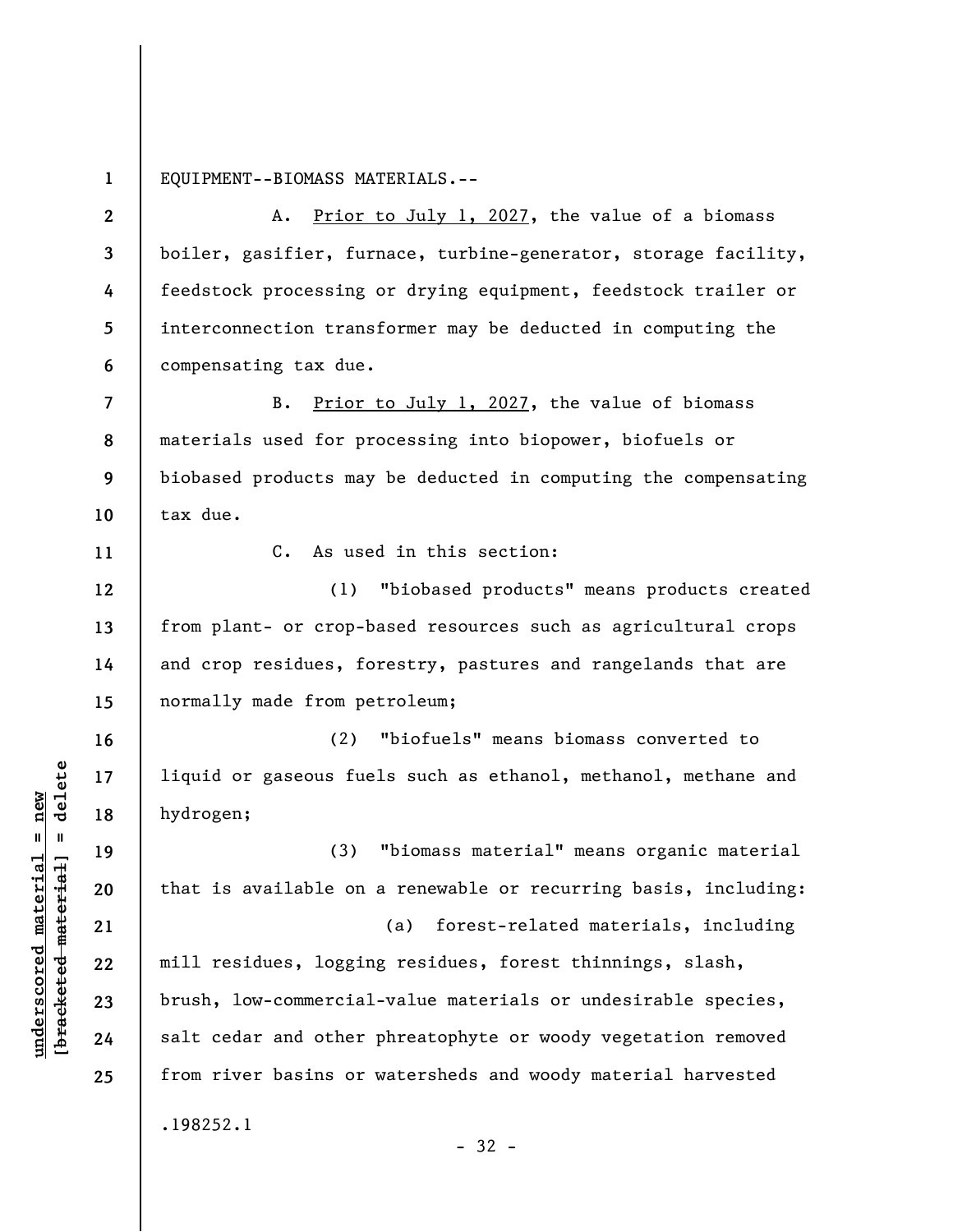**1 2 3 4 5 6 7 8 9 10 11 12 13 14 15 16 17 18 19 20 21 22 23 24 25**  for the purpose of forest fire fuel reduction or forest health and watershed improvement; (b) agricultural-related materials, including orchard trees, vineyard, grain or crop residues, including straws and stover, aquatic plants and agricultural processed co-products and waste products, including fats, oils, greases, whey and lactose; (c) animal waste, including manure and slaughterhouse and other processing waste; (d) solid woody waste materials, including landscape or right-of-way tree trimmings, range land maintenance residues, waste pallets, crates and manufacturing, construction and demolition wood wastes, excluding pressuretreated, chemically treated or painted wood wastes and wood contaminated with plastic; (e) crops and trees planted for the purpose of being used to produce energy; (f) landfill gas, wastewater treatment gas and biosolids, including organic waste byproducts generated during the wastewater treatment process; and (g) segregated municipal solid waste, excluding tires and medical and hazardous waste; and (4) "biopower" means biomass converted to produce electrical and thermal energy." **SECTION 28.** Section 7-9-99 NMSA 1978 (being Laws 2006, .198252.1 - 33 -

**underscored material = new [bracketed material] = delete**

 $\frac{1}{2}$  intereted material = delete  $underscored material = new$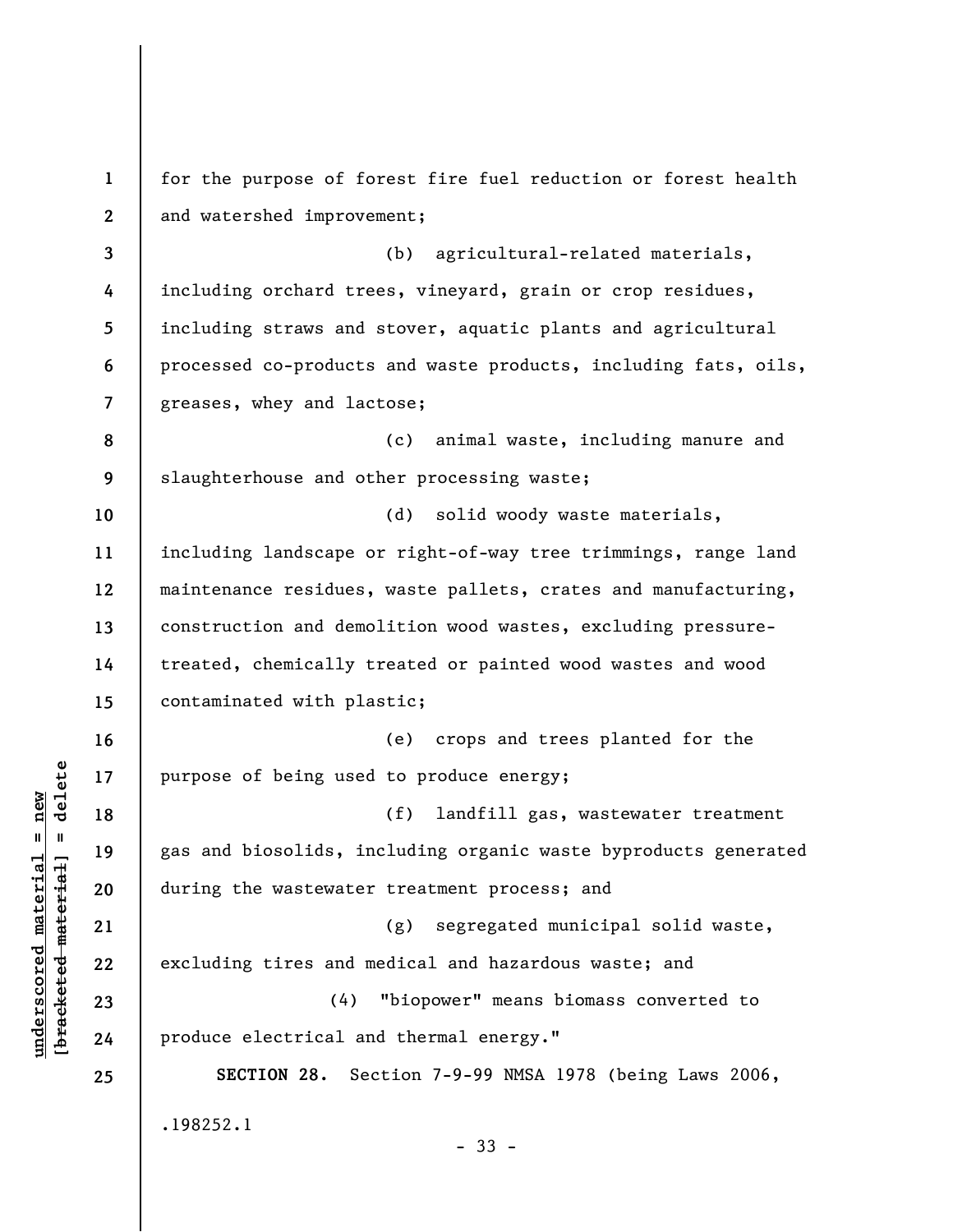Chapter 35, Section 1) is amended to read:

**2 3 4 5 6 7 8 9 10 11 12**  "7-9-99. DEDUCTION--GROSS RECEIPTS TAX--SALE OF ENGINEERING, ARCHITECTURAL AND NEW FACILITY CONSTRUCTION SERVICES USED IN CONSTRUCTION OF CERTAIN PUBLIC HEALTH CARE FACILITIES.--Prior to July 1, 2027, receipts from selling an engineering, architectural or construction service used in the new facility construction of a [sole community provider] qualifying hospital that is located in a federally designated health professional shortage area may be deducted from gross receipts if the sale of the engineering, architectural or construction service is made to a foundation or a nonprofit organization that:

A. has entered into a written agreement with a county to pay at least ninety-five percent of the costs of new facility construction of that [sole community provider] qualifying hospital; and

B. delivers to the seller of the engineering, architectural or construction service either an appropriate nontaxable transaction certificate or other evidence acceptable to the secretary of a written agreement made in accordance with Subsection A of this section."

**SECTION 29.** Section 7-9-100 NMSA 1978 (being Laws 2006, Chapter 35, Section 2) is amended to read:

"7-9-100. DEDUCTION--GROSS RECEIPTS TAX--SALE OF CONSTRUCTION EQUIPMENT AND CONSTRUCTION MATERIALS USED IN NEW .198252.1 - 34 -

delete **[bracketed material] = delete**  $underscored material = new$ **underscored material = new**  $\mathbf{u}$ bracketed material

**1** 

**13** 

**14** 

**15** 

**16** 

**17** 

**18** 

**19** 

**20** 

**21** 

**22** 

**23** 

**24**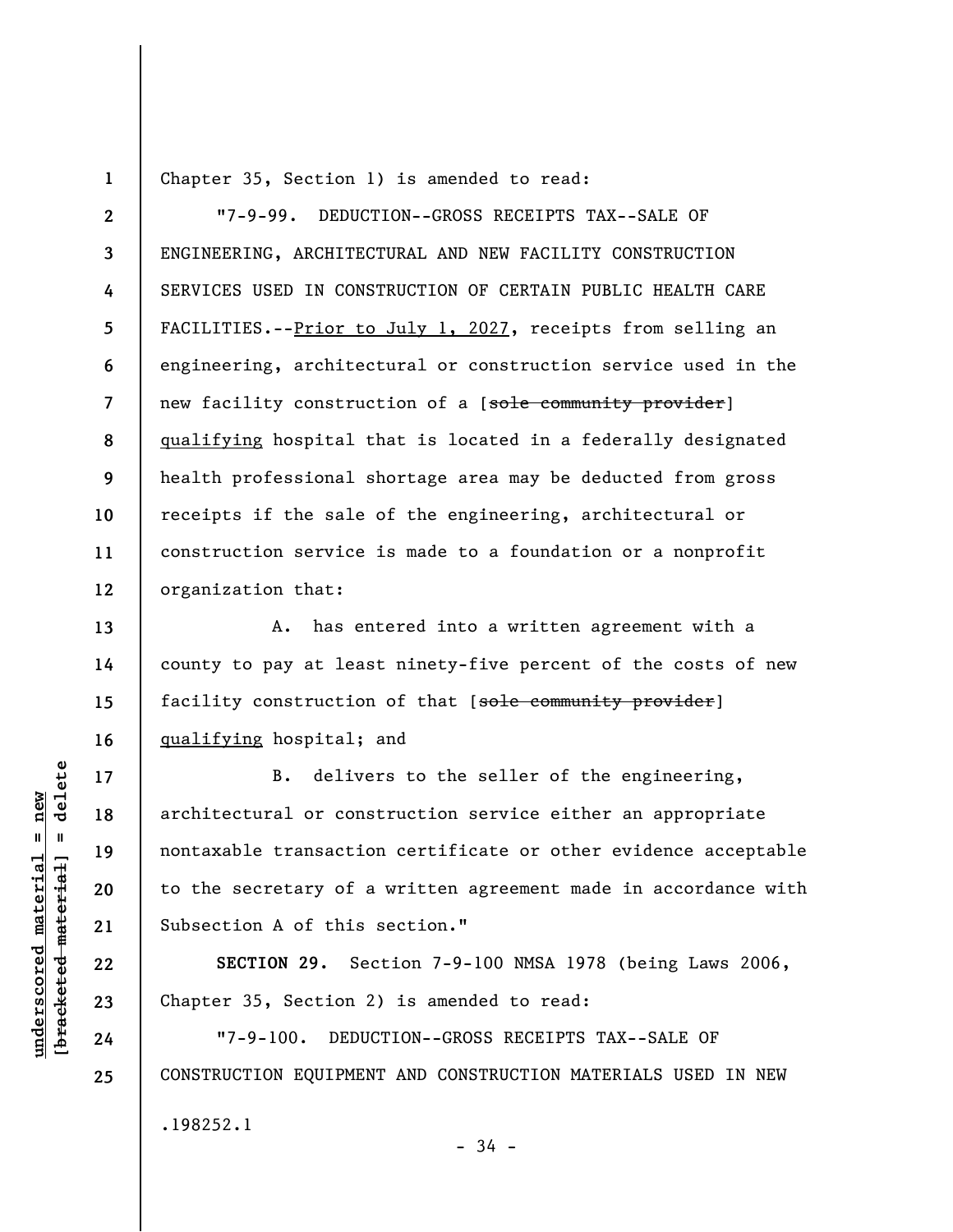**1 2 3 4 5 6 7 8 9 10**  FACILITY CONSTRUCTION OF A [SOLE COMMUNITY PROVIDER] QUALIFYING HOSPITAL THAT IS LOCATED IN A FEDERALLY DESIGNATED HEALTH PROFESSIONAL SHORTAGE AREA.--Prior to July 1, 2027, receipts from selling construction equipment or construction materials used in the new facility construction of a [sole community provider] qualifying hospital that is located in a federally designated health professional shortage area may be deducted from gross receipts if the sale of the construction equipment or construction materials is made to a foundation or a nonprofit organization that:

A. has entered into a written agreement with a county to pay at least ninety-five percent of the costs of new facility construction of that [sole community provider] qualifying hospital; and

B. delivers to the seller either an appropriate nontaxable transaction certificate or other evidence acceptable to the secretary of a written agreement made in accordance with Subsection A of this section."

**SECTION 30.** Section 7-9-101 NMSA 1978 (being Laws 2007, Chapter 3, Section 16) is amended to read:

"7-9-101. DEDUCTION--GROSS RECEIPTS--EQUIPMENT FOR CERTAIN ELECTRIC TRANSMISSION OR STORAGE FACILITIES.--Prior to July 1, 2027, receipts from selling equipment to the New Mexico renewable energy transmission authority or an agent or lessee of the authority may be deducted from gross receipts if the .198252.1

 $-35 -$ 

 $\frac{1}{2}$  of  $\frac{1}{2}$  and  $\frac{1}{2}$  and  $\frac{1}{2}$  and  $\frac{1}{2}$  and  $\frac{1}{2}$  and  $\frac{1}{2}$  and  $\frac{1}{2}$  and  $\frac{1}{2}$  and  $\frac{1}{2}$  and  $\frac{1}{2}$  and  $\frac{1}{2}$  and  $\frac{1}{2}$  and  $\frac{1}{2}$  and  $\frac{1}{2}$  and  $\frac{1}{2}$  an **[bracketed material] = delete**  $underscored material = new$ **underscored material = new**

**11** 

**12** 

**13** 

**14** 

**15** 

**16** 

**17** 

**18** 

**19** 

**20** 

**21** 

**22** 

**23** 

**24**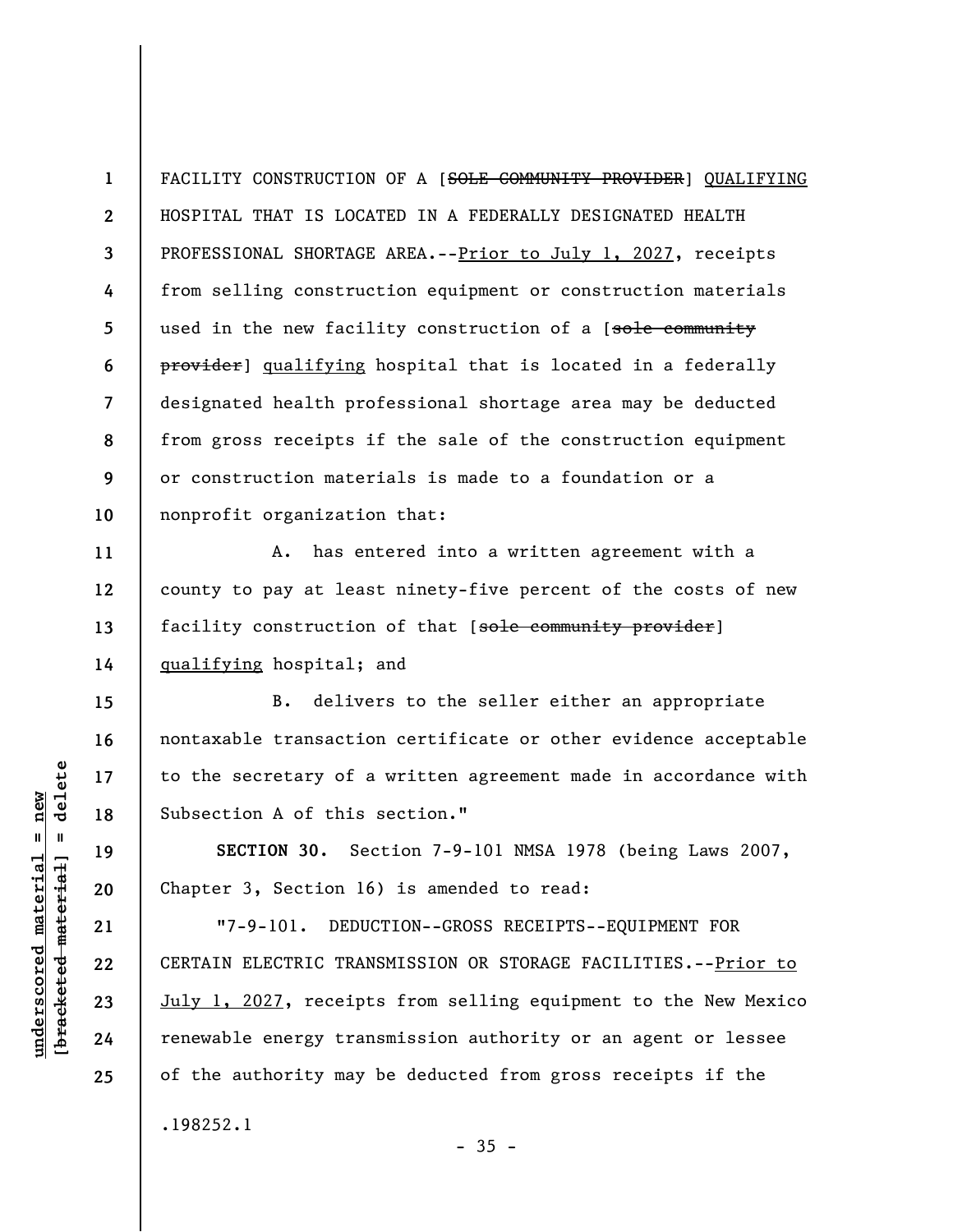equipment is installed as part of an electric transmission facility or an interconnected storage facility acquired by the authority pursuant to the New Mexico Renewable Energy Transmission Authority Act."

**SECTION 31.** Section 7-9-102 NMSA 1978 (being Laws 2007, Chapter 3, Section 17) is amended to read:

"7-9-102. DEDUCTION--COMPENSATING TAX--EQUIPMENT FOR CERTAIN ELECTRIC TRANSMISSION OR STORAGE FACILITIES. -- Prior to July 1, 2027, the value of equipment installed as part of an electric transmission facility or an interconnected storage facility acquired by the New Mexico renewable energy transmission authority pursuant to the New Mexico Renewable Energy Transmission Authority Act may be deducted in computing compensating tax due."

**SECTION 32.** Section 7-9-103 NMSA 1978 (being Laws 2007, Chapter 3, Section 18) is amended to read:

"7-9-103. DEDUCTION--GROSS RECEIPTS--SERVICES PROVIDED FOR CERTAIN ELECTRIC TRANSMISSION AND STORAGE FACILITIES.-- Prior to July 1, 2027, receipts from providing services to the New Mexico renewable energy transmission authority or an agent or lessee of the authority for the planning, installation, repair, maintenance or operation of an electric transmission facility or an interconnected storage facility acquired by the authority pursuant to the New Mexico Renewable Energy Transmission Authority Act may be deducted from gross .198252.1

 $-36 -$ 

**1** 

**2** 

**3** 

**4** 

**5** 

**6** 

**7** 

**8** 

**9** 

**10** 

**11** 

**12** 

**13** 

**14** 

**15** 

**16** 

**17** 

**18** 

**19** 

**20** 

**21** 

**22** 

**23** 

**24**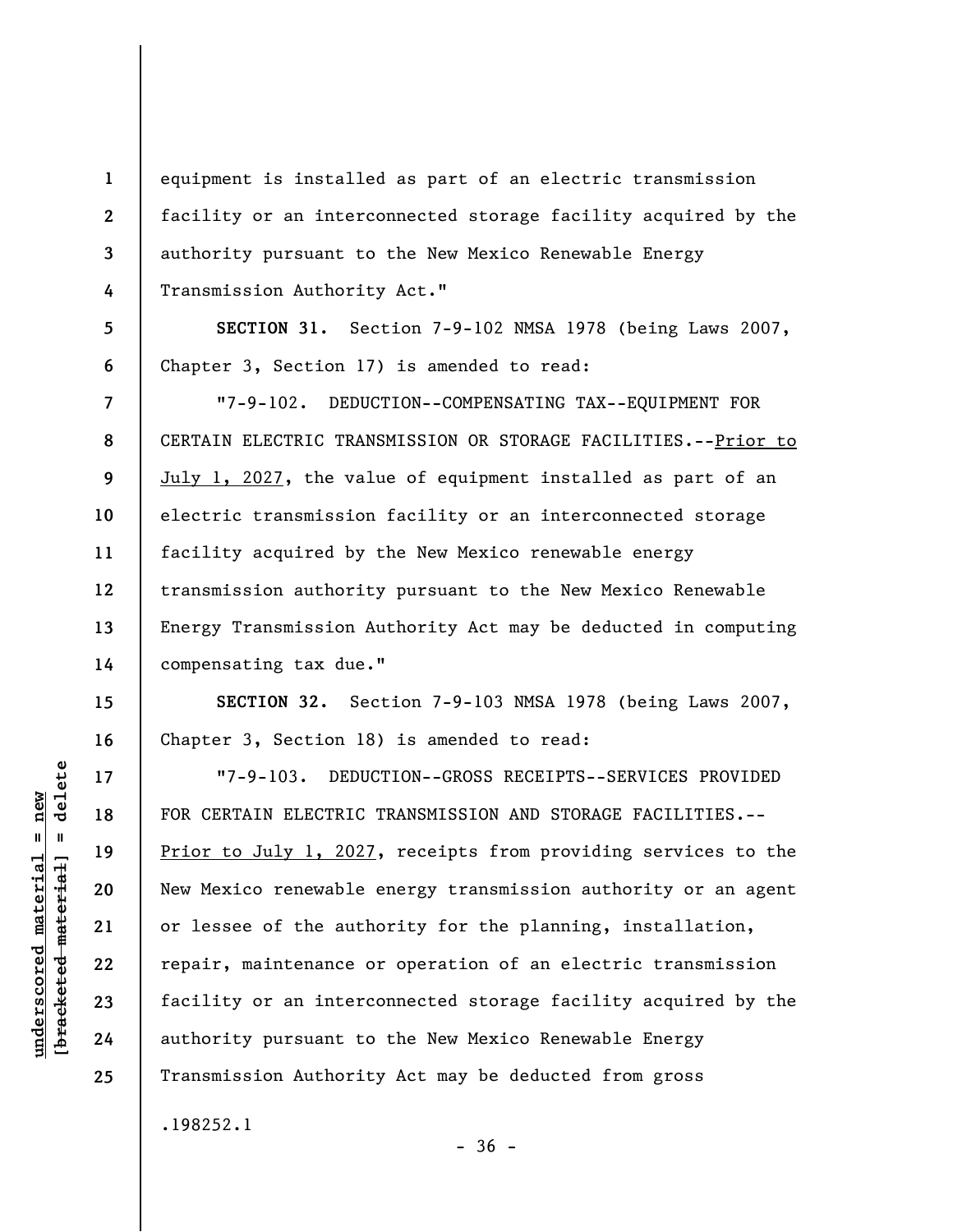**1** 

**2** 

**3** 

**4** 

**5** 

**6** 

**7** 

**8** 

**9** 

**11** 

**13** 

**14** 

**15** 

**16** 

**17** 

**18** 

**19** 

**20** 

**21** 

**22** 

**23** 

**24** 

**25** 

receipts."

**SECTION 33.** Section 7-9-103.1 NMSA 1978 (being Laws 2012, Chapter 12, Section 2) is amended to read:

"7-9-103.1. DEDUCTION--GROSS RECEIPTS TAX--CONVERTING ELECTRICITY.--

A. Prior to July 1, 2027, receipts from the transmission of electricity where voltage source conversion technology is employed to provide such services and from ancillary services may be deducted from gross receipts.

**10 12**  B. The department shall report annually to the interim revenue stabilization and tax policy committee on the expansion of voltage source conversion technology use in the transmission of electricity in New Mexico and the use of the deduction provided in this section.

C. As used in this section, "ancillary services" means services that are supplied from or in connection with facilities employing voltage source conversion technology and that are used to support or enhance the efficient and reliable operation of the electric system."

**SECTION 34.** Section 7-9-103.2 NMSA 1978 (being Laws 2012, Chapter 12, Section 3) is amended to read:

"7-9-103.2. DEDUCTION--GROSS RECEIPTS--ELECTRICITY EXCHANGE.--

A. Prior to July 1, 2027, receipts from operating a market or exchange for the sale or trading of electricity, .198252.1

 $\frac{1}{2}$  intereted material = delete **[bracketed material] = delete**  $underscored material = new$ **underscored material = new**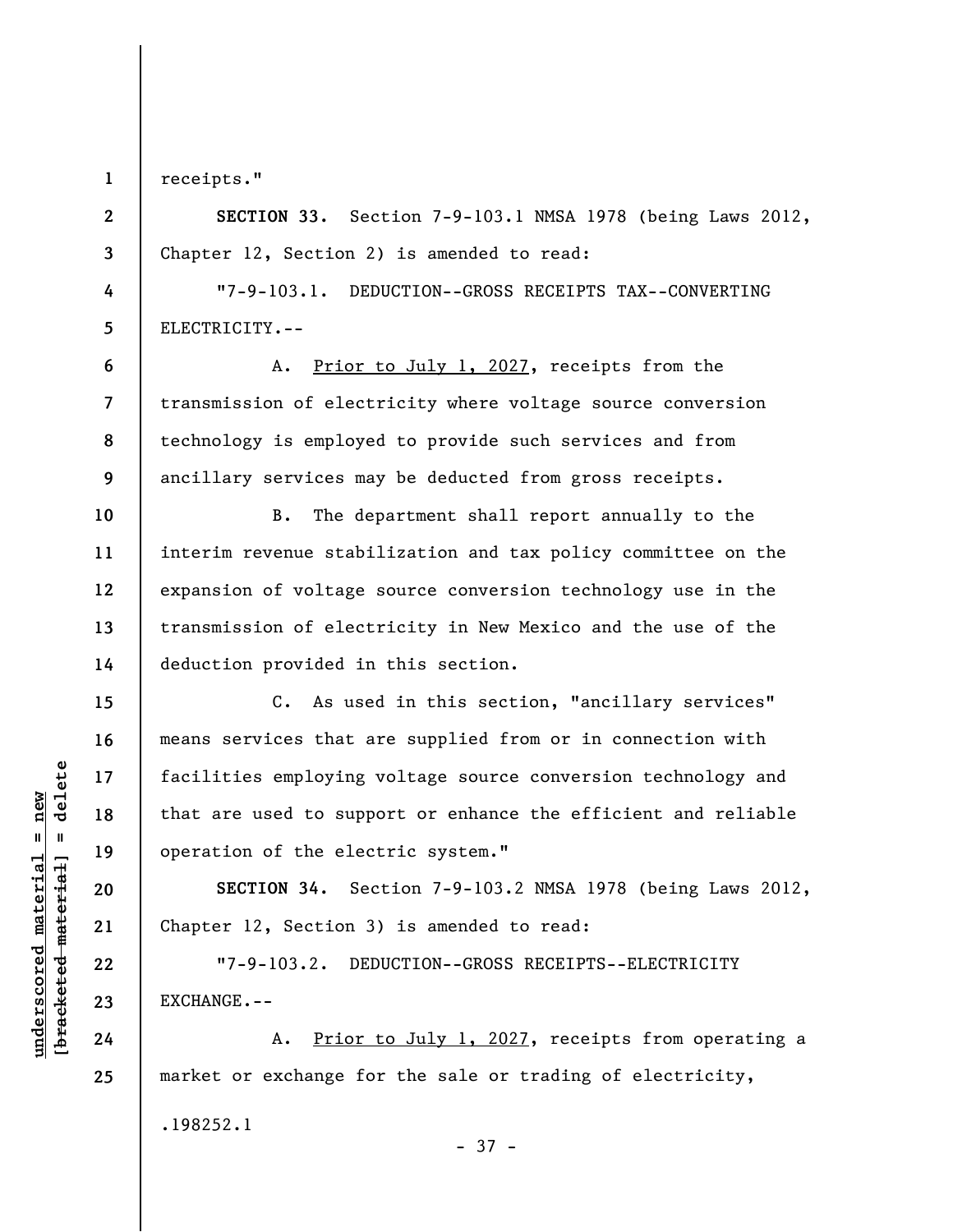rights to electricity and derivative products and from providing ancillary services may be deducted from gross receipts.

B. The department shall report annually to the interim revenue stabilization and tax policy committee on use of the deduction provided in this section.

**7 8 9 10 11**  C. As used in this section, "ancillary services" means services that are supplied from or in connection with facilities employing voltage source conversion technology and that are used to support or enhance the efficient and reliable operation of the electric system."

**SECTION 35.** Section 7-9-107 NMSA 1978 (being Laws 2007, Chapter 172, Section 9) is amended to read:

"7-9-107. DEDUCTION--GROSS RECEIPTS TAX--PRODUCTION OR STAGING OF PROFESSIONAL CONTESTS.--Prior to July 1, 2027, receipts from producing or staging a professional boxing, wrestling or martial arts contest that occurs in New Mexico, including receipts from ticket sales and broadcasting, may be deducted from gross receipts."

**SECTION 36.** Section 7-9-110.1 NMSA 1978 (being Laws 2011, Chapter 60, Section 1 and Laws 2011, Chapter 61, Section 1) is amended to read:

"7-9-110.1. DEDUCTION--GROSS RECEIPTS TAX--LOCOMOTIVE ENGINE FUEL.--Prior to July 1, 2027, receipts from the sale of fuel to a common carrier to be loaded or used in a locomotive .198252.1

 $\frac{1}{2}$  intereted material = delete **[bracketed material] = delete**  $underscored material = new$ **underscored material = new**

**1** 

**2** 

**3** 

**4** 

**5** 

**6** 

**12** 

**13** 

**14** 

**15** 

**16** 

**17** 

**18** 

**19** 

**20** 

**21** 

**22** 

**23** 

**24** 

**25** 

- 38 -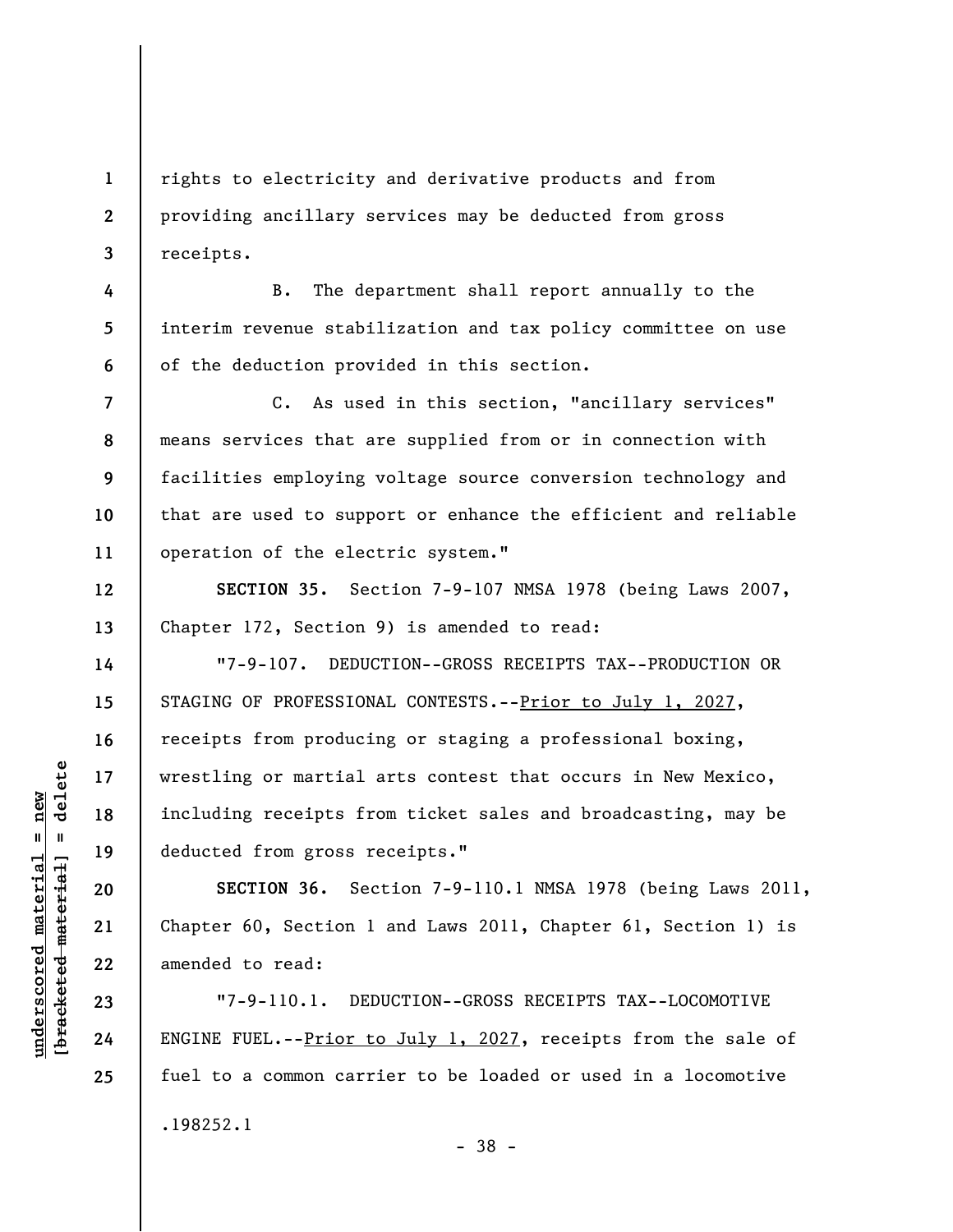engine may be deducted from gross receipts. For the purposes of this section, "locomotive engine" means a wheeled vehicle consisting of a self-propelled engine that is used to draw trains along railway tracks."

**SECTION 37.** Section 7-9-110.2 NMSA 1978 (being Laws 2011, Chapter 60, Section 2 and Laws 2011, Chapter 61, Section 2) is amended to read:

"7-9-110.2. DEDUCTION--COMPENSATING TAX--LOCOMOTIVE ENGINE FUEL.-- $Prior$  to July 1, 2027, the value of fuel to be loaded or used by a common carrier in a locomotive engine may be deducted in computing the compensating tax due. For the purposes of this section, "locomotive engine" means a wheeled vehicle consisting of a self-propelled engine that is used to draw trains along railway tracks."

**SECTION 38.** Section 7-9-111 NMSA 1978 (being Laws 2007, Chapter 361, Section 6) is amended to read:

"7-9-111. DEDUCTION--GROSS RECEIPTS--HEARING AIDS AND VISION AIDS AND RELATED SERVICES.--

A. Prior to July 1, 2027, receipts that are not exempt from gross receipts taxation and are not deductible pursuant to another provision of the Gross Receipts and Compensating Tax Act that are from the sale of vision aids or hearing aids or related services may be deducted from gross receipts.

- 39 -

B. As used in this section:

.198252.1

 $\frac{1}{2}$  intereted material = delete **[bracketed material] = delete**  $underscored material = new$ **underscored material = new**

**1** 

**2** 

**3** 

**4** 

**5** 

**6** 

**7** 

**8** 

**9** 

**10** 

**11** 

**12** 

**13** 

**14** 

**15** 

**16** 

**17** 

**18** 

**19** 

**20** 

**21** 

**22** 

**23** 

**24**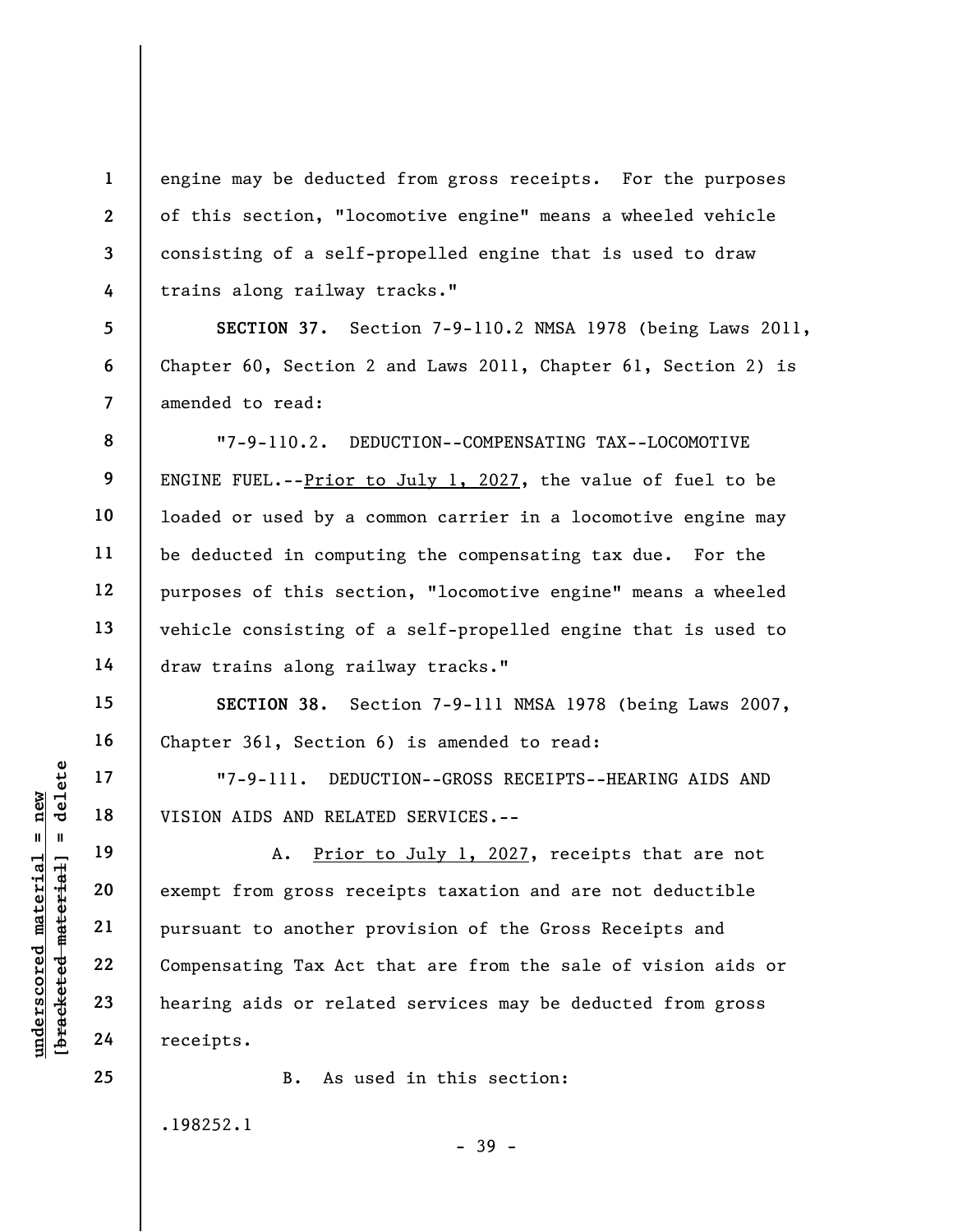**1 2 3 4 5 6 7 8 9 10 11 12 13 14 15 16 17 18 19 20 21 22 23 24 25**  (1) "hearing aid" means a small electronic prescription device that amplifies sound and is usually worn in or behind the ear of a person that compensates for impaired hearing, including cochlear implants, amplification systems or other devices that are: (a) specifically designed for use by and marketed to persons with hearing loss; and (b) not normally used by a person who does not have a hearing loss; (2) "low vision" means impaired vision with a significant reduction in visual function that cannot be corrected with conventional glasses or contact lenses; (3) "related services" means services required to fit or dispense hearing aids or vision aids; (4) "vision aid" means closed circuit television systems, monoculars, magnification systems, speech output devices or other systems that are: (a) specifically designed for use by and marketed to persons with low vision or visual impairments; and (b) not normally used by a person who does not have low vision or a visual impairment; and (5) "visual impairment" means a central visual acuity of 20/200 or less in the better eye with the use of a correcting lens or a limitation in the fields of vision so that the widest diameter of the visual field subtends an angle of .198252.1  $- 40 -$ 

**underscored material = new [bracketed material] = delete**

 $\frac{1}{2}$  of  $\frac{1}{2}$  and  $\frac{1}{2}$  and  $\frac{1}{2}$  and  $\frac{1}{2}$  and  $\frac{1}{2}$  and  $\frac{1}{2}$  and  $\frac{1}{2}$  and  $\frac{1}{2}$  and  $\frac{1}{2}$  and  $\frac{1}{2}$  and  $\frac{1}{2}$  and  $\frac{1}{2}$  and  $\frac{1}{2}$  and  $\frac{1}{2}$  and  $\frac{1}{2}$  an  $underscored material = new$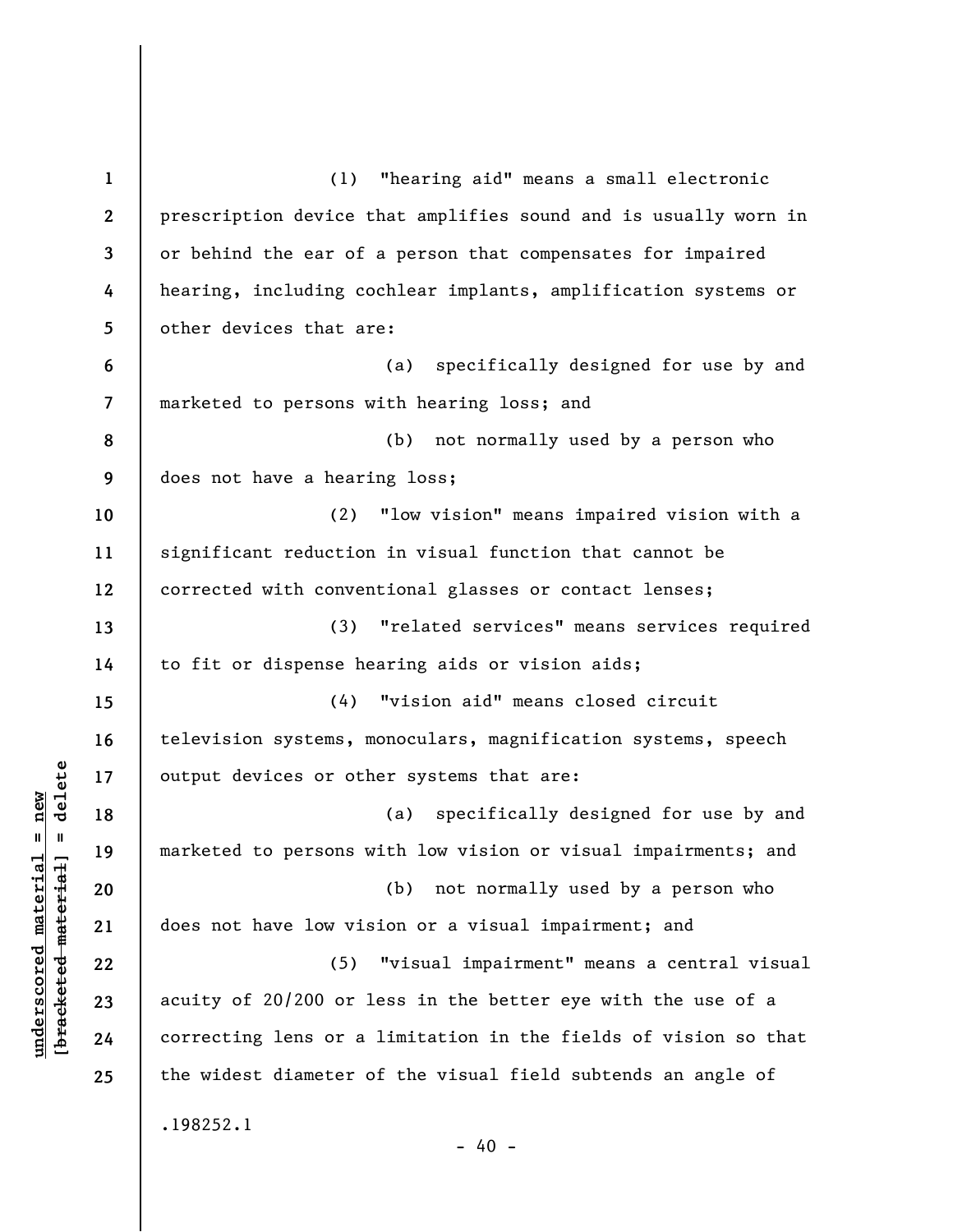**1 2** 

**3** 

**4** 

**5** 

**6** 

**7** 

**8** 

**13** 

**14** 

**15** 

**16** 

**17** 

**18** 

**19** 

**20** 

**21** 

**22** 

**23** 

**24** 

**25** 

twenty degrees or less."

**SECTION 39.** Section 7-9-112 NMSA 1978 (being Laws 2007, Chapter 204, Section 10) is amended to read: "7-9-112. DEDUCTION--GROSS RECEIPTS--SOLAR ENERGY SYSTEMS.-- A. Prior to July 1, 2027, receipts from the sale

and installation of solar energy systems may be deducted from gross receipts.

**9 10 11 12**  B. As used in this section, "solar energy system" means an installation that is used to provide space heat, hot water or electricity to the property in which it is installed and is:

(1) an installation that utilizes solar panels that are not also windows, including the solar panels and all equipment necessary for the installation and operation of the solar panels;

(2) a dark-colored water tank exposed to sunlight, including all equipment necessary for the installation and operation of the water tank as a part of the overall water system of the property; or

(3) a non-vented trombe wall, including all equipment necessary for the installation and operation of the trombe wall."

**SECTION 40.** APPROPRIATION.--Five hundred thousand dollars (\$500,000) is appropriated from the general fund to the .198252.1  $- 41 -$ 

 $\frac{1}{2}$  intereted material = delete **[bracketed material] = delete**  $underscored material = new$ **underscored material = new**